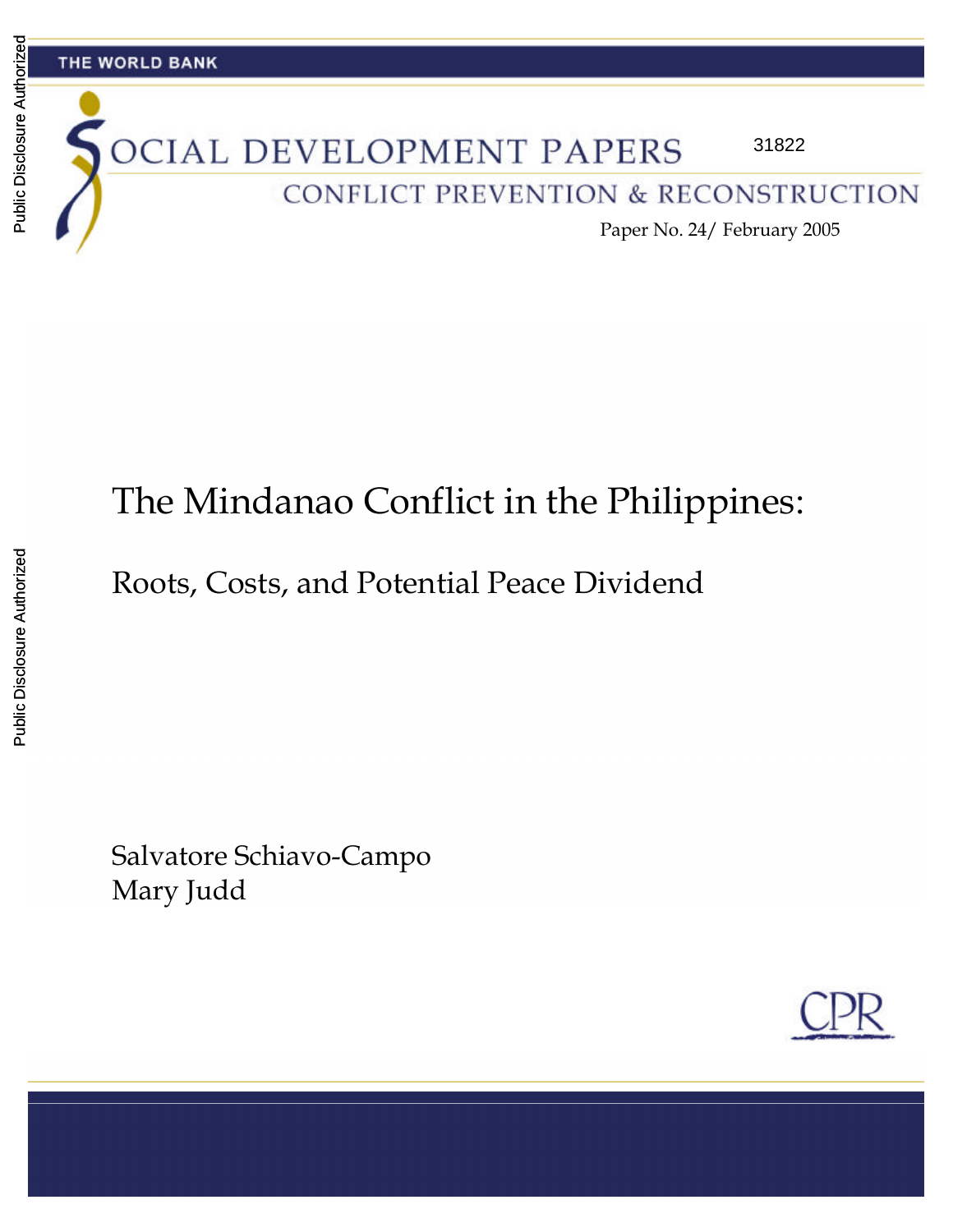## Summary Findings

This paper briefly reviews the historical roots and the current status of the conflict and peace negotiations in Mindanao. By far the heaviest costs of the conflict to the Bangsamoro people and the Lumads, to Mindanao, and to the Philippines as a whole have been qualitative and dynamic. The paper provides a quantitative assessment of the direct economic costs of conflict estimated in traditional comparative statics terms as a base on which to add the more dynamic and less quantifiable costs.

The paper finds that the direct costs of the conflict have been substantial but only at the local level, with a comparatively small impact on the rest of Mindanao and the country as a whole. While bearing in mind the severe methodological limitations, the paper estimates the direct output loss from the conflict during 1970-2001 in the range of \$2-3 billion, which is low compared to estimates for other civil conflicts.

The costs are much higher, although difficult to quantify, when the authors add human and social costs (e.g., deaths and injuries, displacement, increased poverty and increases in criminality), indirect economic costs (e.g., decreased agricultural

productivity, deterioration in the investment climate), and governance and social costs (weakening in security and the rule of law, disruptions to social services).

The authors argue that the potential peace dividend is high, especially in terms of improved governance, lower spending on security, improvements in fiscal outcomes and investment climate, recovery and exploitation of Mindanao's considerable hydropower and tourism potentials, and improved access to services, especially by the poor. They suggest that whether these dividends materialize will depend critically on the adoption an inclusive approach in post-conflict reconstruction, breaking the vicious cycle of weak-capacity-low autonomy-weak capacity, and attention to environmental and social risks.

The paper also includes an Annex discussing three cross-country studies of the output effects of civil wars which were applied to available data on the Mindanao conflict to estimate the overall economic costs for the Philippines. The authors also provide a brief comparison with economic costs for the conflict in Sri Lanka.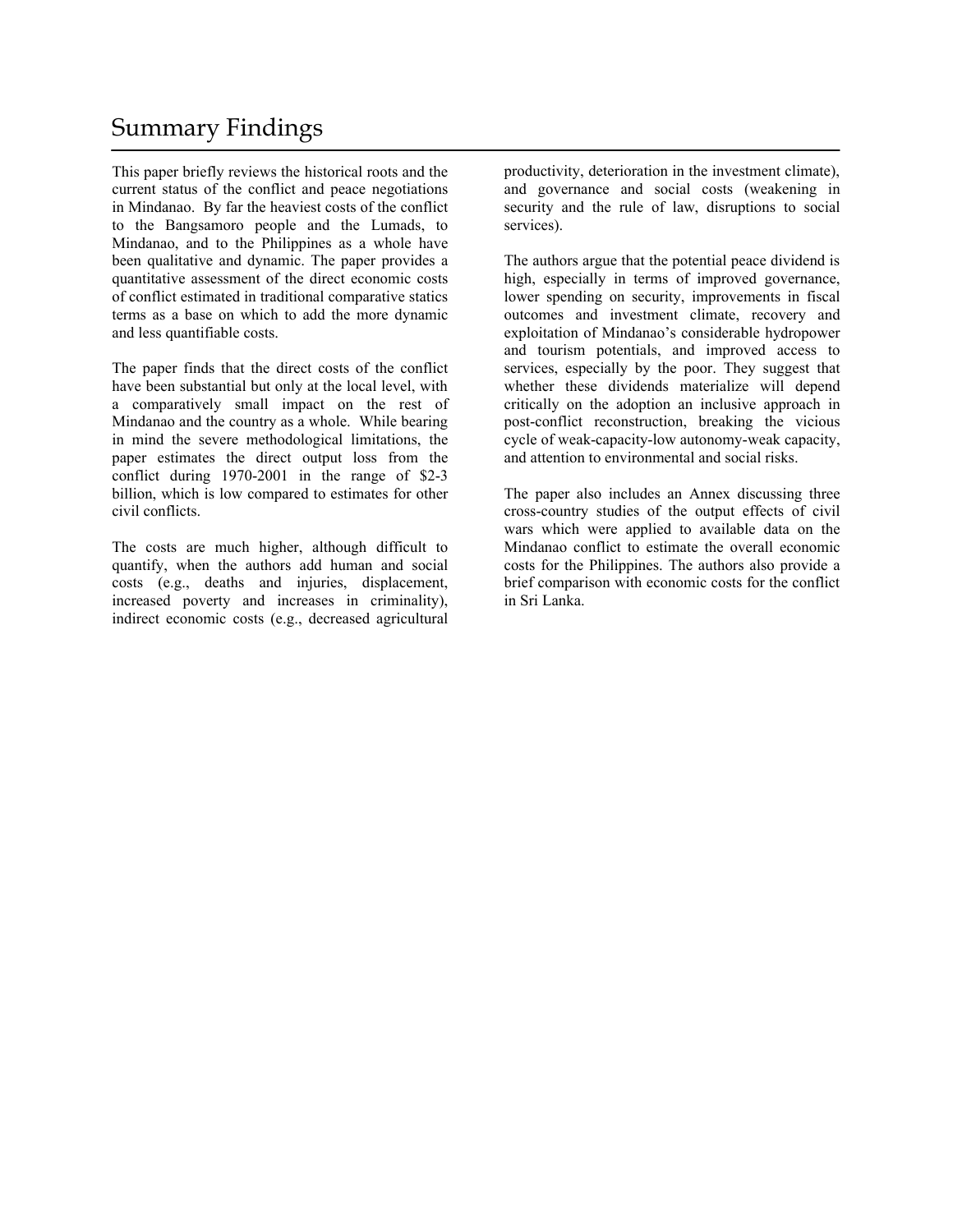# SOCIAL DEVELOPMENT PAPERS

Conflict Prevention & Reconstruction Paper No. 24/ February 2005

# The Mindanao Conflict in the Philippines:

## Roots, Costs, and Potential Peace Dividend

Salvatore Schiavo-Campo Mary Judd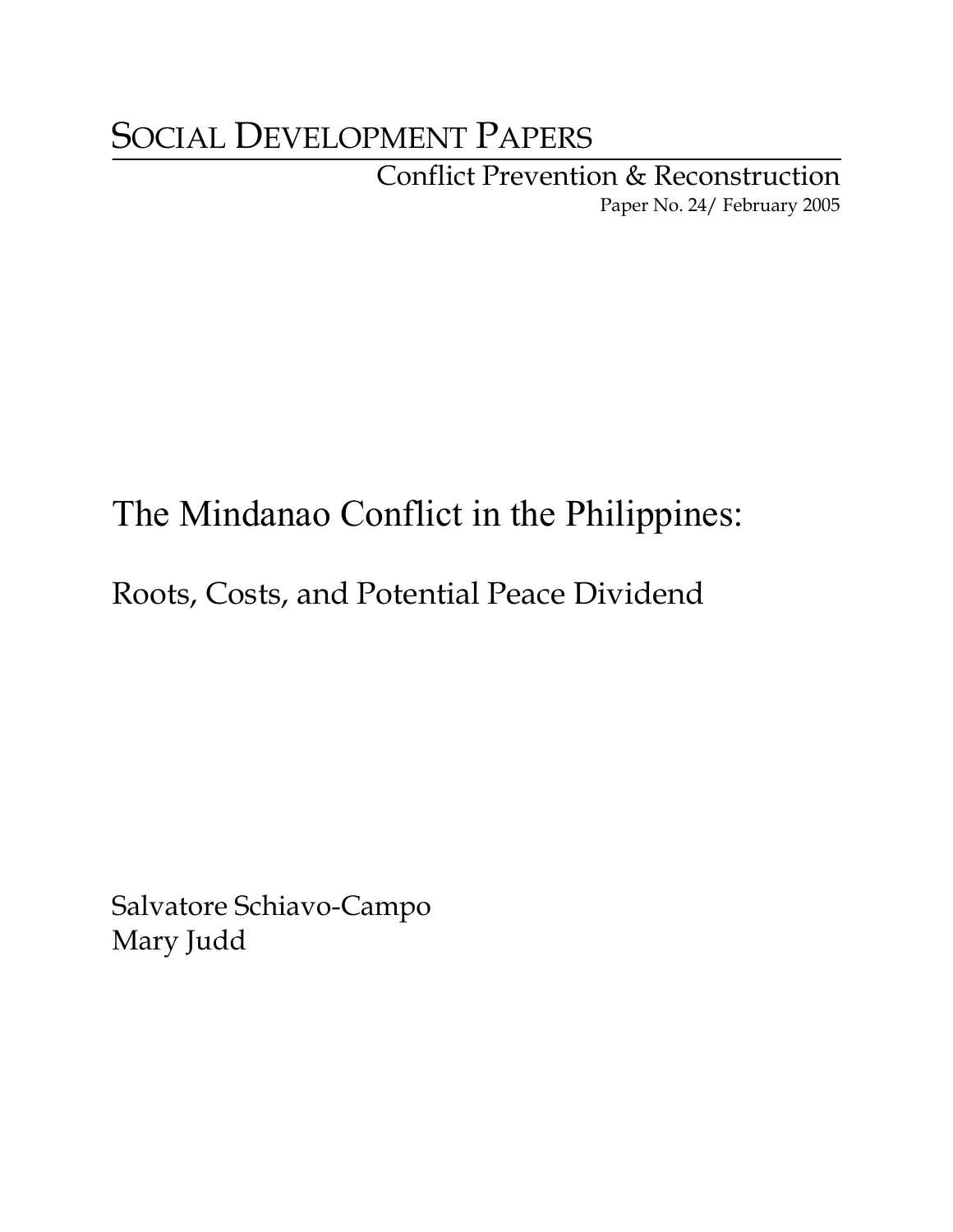This *Working Papers Series* disseminates the findings of work in progress to encourage discussion and exchange of ideas on conflict and development issues. Papers in this series are not formal publications of the World Bank.

This paper has not undergone the review accorded to official World Bank publications. The findings, interpretations and conclusions herein are those of the author(s) and do not necessarily reflect the views of the International Bank for Reconstruction and Development/The World Bank and its affiliated organizations, or its Executive Directors, or the governments they represent. ies disseminates the findings of work in progress to encourage discussion and exchange of ideas or Papers in this series are not formal publications of the World Bank.<br>
sone the review accorded to official World Bank publi

The papers carry the names of the authors and should be cited accordingly. The series is edited by the Conflict Prevention and Reconstruction Unit in the Social Development Department of the Environmentally and Socially Sustainable Development Network for the World Bank.

To request copies of the paper or for more information on the series, please contact the CPR Unit. Papers are also available on the CPR Unit's website.

For additional copies of this paper, please contact:

Conflict Prevention & Reconstruction Social Development Department The World Bank 1818 H Street, NW Washington, DC 20433

Fax: 202-522-3247 Web : http://www.worldbank.org/conflict (see "Publications" in the navigation menu) E-mail: cpr@worldbank.org



Printed on Recycled Paper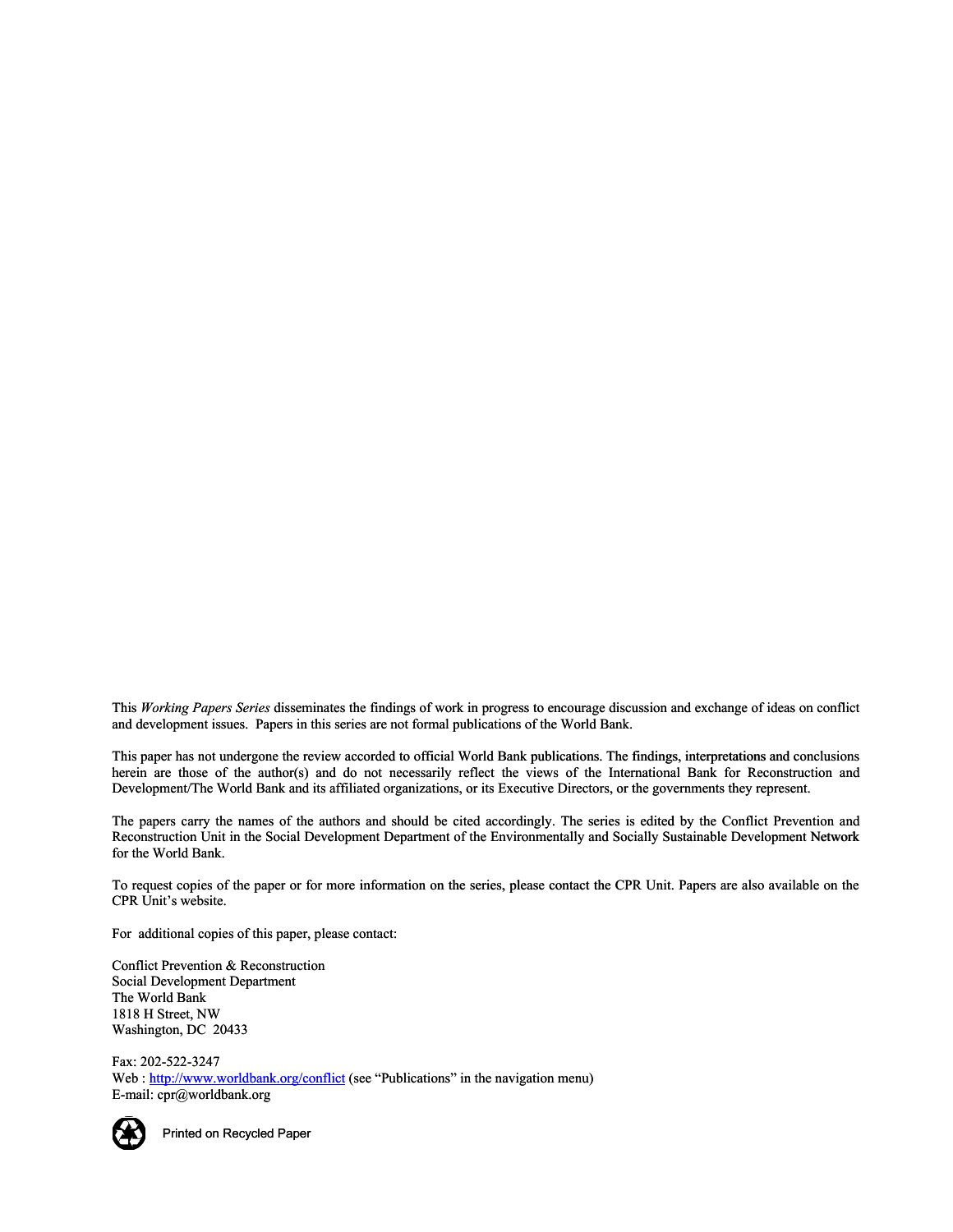## Table of Contents

| DIRECT ECONOMIC COSTS OF CONFLICT: A COMPARATIVE STATICS APPROACH  3     |  |
|--------------------------------------------------------------------------|--|
| OVERALL COSTS OF CONFLICT: A DYNAMIC APPROACH AND THE "PEACE DIVIDEND" 5 |  |
|                                                                          |  |
|                                                                          |  |
|                                                                          |  |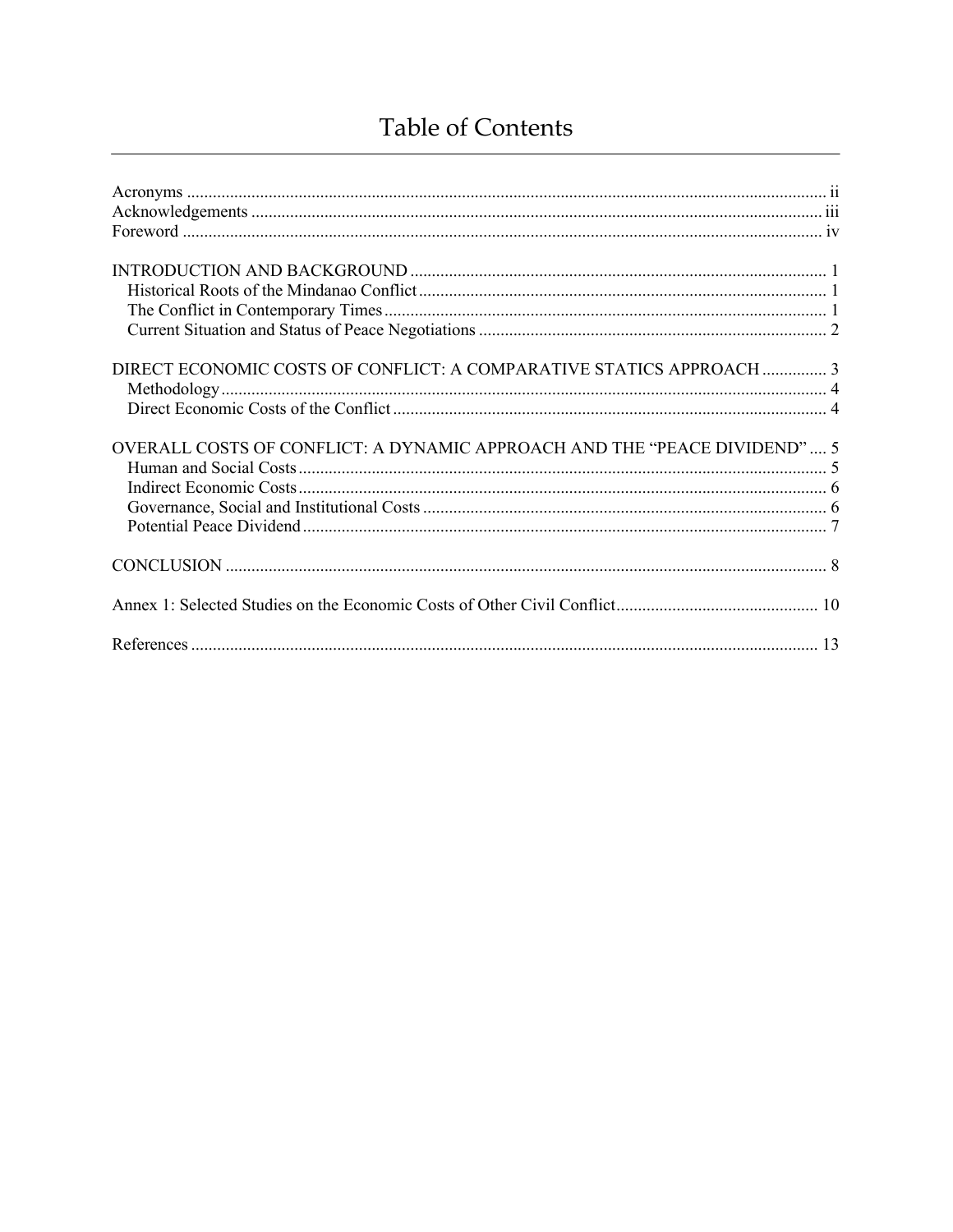## Acronyms

| <b>ARMM</b>   | Autonomous Region in Muslim Mindanao                                   |
|---------------|------------------------------------------------------------------------|
| GDP           | <b>Gross Domestic Product</b>                                          |
| <b>ICOR</b>   | Incremental Capital Output Ratio                                       |
| <b>IDPs</b>   | <b>Internally Displaced Persons</b>                                    |
| <b>JCCCH</b>  | Joint Ceasefire Coordinating Committee on the Cessation of Hostilities |
| MILF          | Moro Islamic Liberation Front                                          |
| <b>MNLF</b>   | Moro National Liberation Front                                         |
| <b>SPCPD</b>  | Southern Philippine Council for Peace and Development                  |
| <b>SZOPAD</b> | Special Zone for Peace and Development                                 |
|               |                                                                        |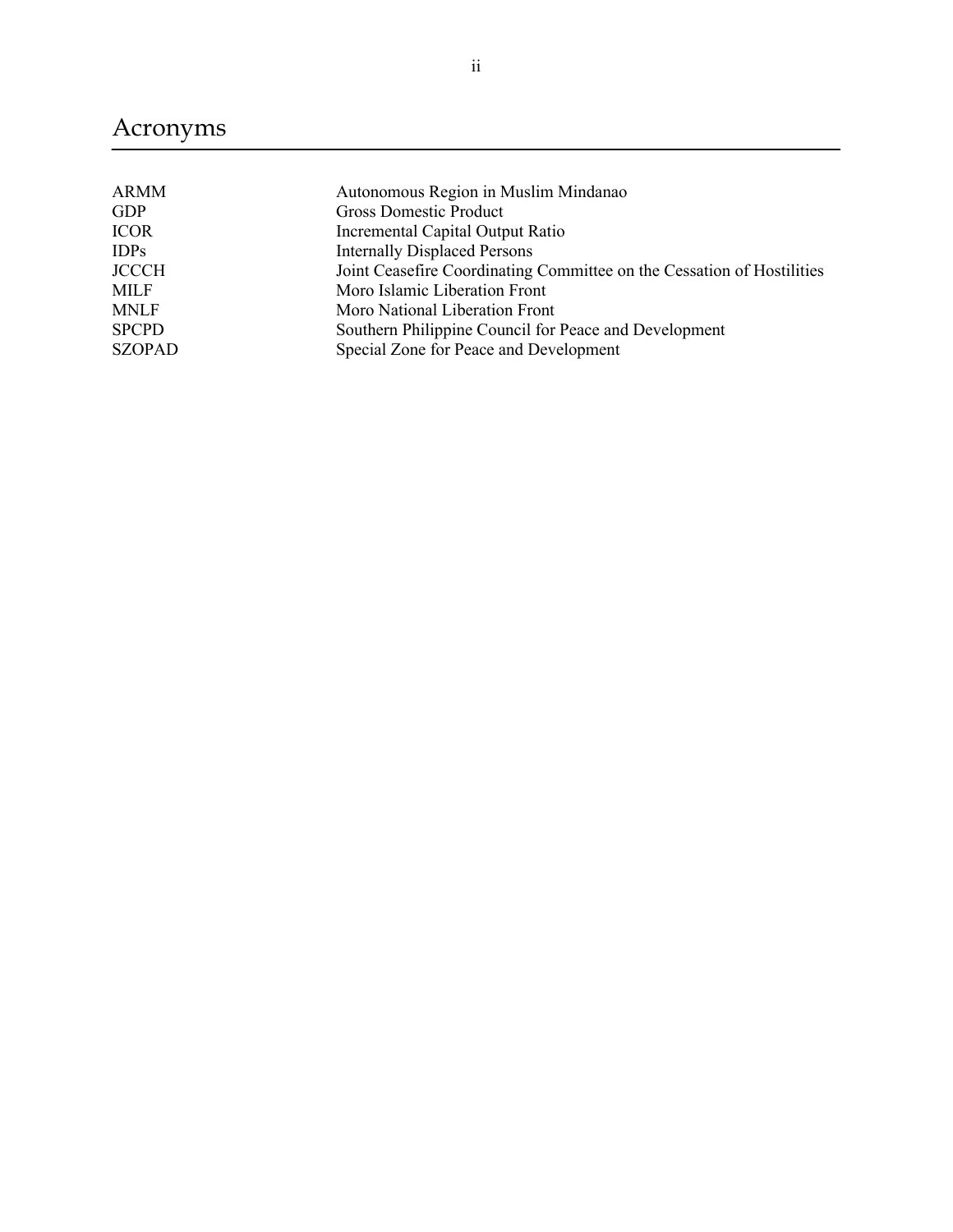### Acknowledgements

The research and production of this document have been managed by Mary Judd and drafted jointly with Salvatore Schiavo-Campo, based in part on an earlier analysis by Edgardo Barandiaran. The impetus for this report came from Paul Dominguez, formerly the Presidential Assistant for Mindanao. We are grateful for the strong support from Robert Vance Pulley, former Country Director for the Philippines, and for the valuable comments and inputs by Fermin Adriano, Jude Esguerra, and Roberto Yap, as well as Bank peer reviewers Lloyd McKay (for an earlier version) and Bernard Funck.

Mary Judd Mindanao Coordinator Manila, January 2005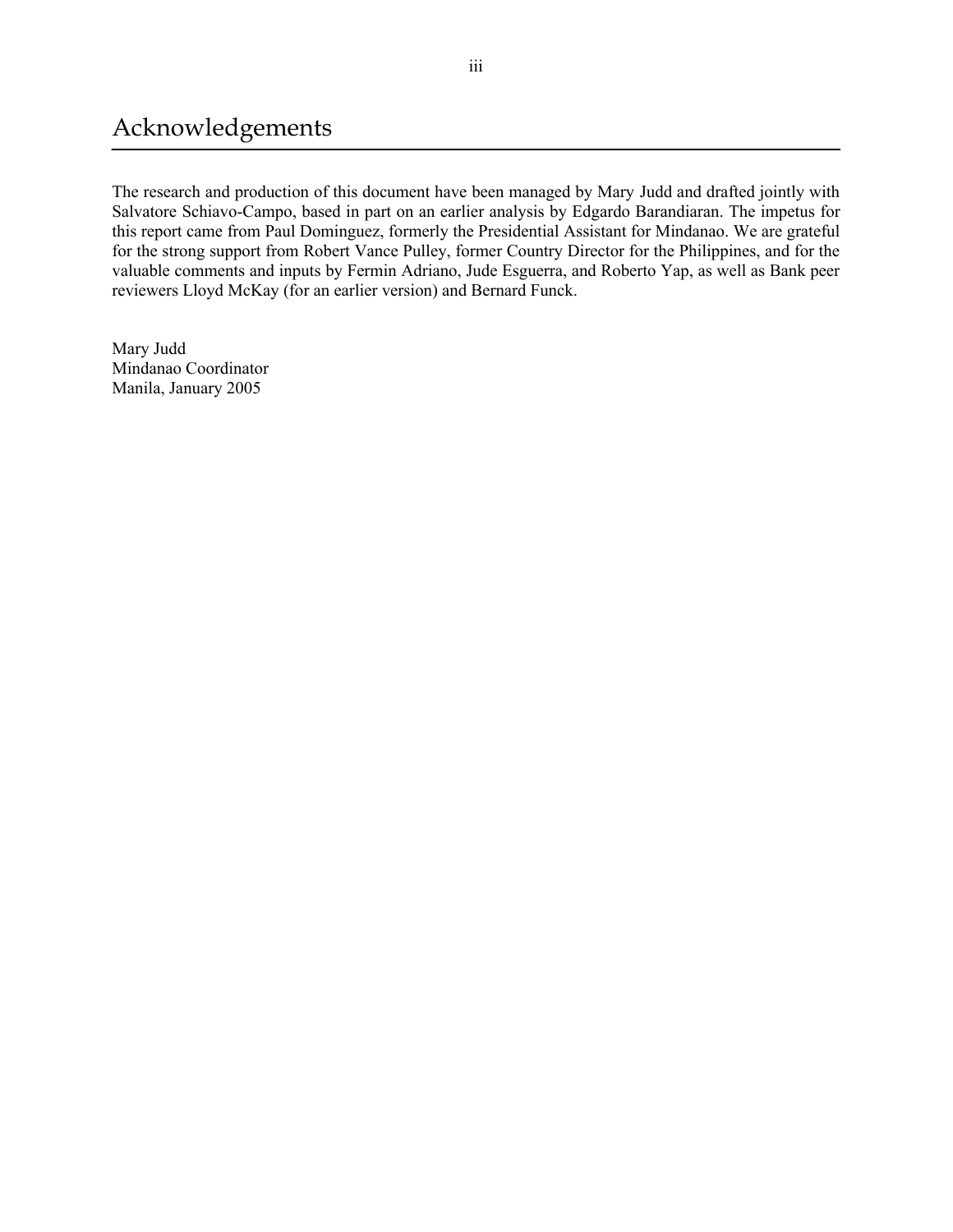### Foreword

This paper summarizes the roots and status of the conflict in Mindanao—the second oldest internal conflict in the world— briefly examines the social costs, estimates the direct economic costs, lists the indirect costs and the dynamic advantages from cessation of the conflicts, and suggests certain key criteria for lasting resolution of the conflict. The overriding conclusion is that such a resolution carries the potential for vast economic and social advantages not only for the conflict-affected areas, but for Mindanao as a whole. Indeed, a sustainable settlement of this persistent conflict could carry a major benefit for the development of the country—largely through the ensuing improvement of the international image of the Philippines as a predictable and peaceable place to do business.

The paper is being issued during the process of joint multi-donor assessment of post-conflict reconstruction needs in Mindanao, led by the World Bank, and aims among other things at providing useful background to assessment team members, the development partner community, and other concerned stakeholders. Accordingly, extensive footnotes and bibliography have been avoided, and only a few references to a number of key sources are included.

Joachim Von Amsberg Country Director, Philippines East Asia and Pacific Region The World Bank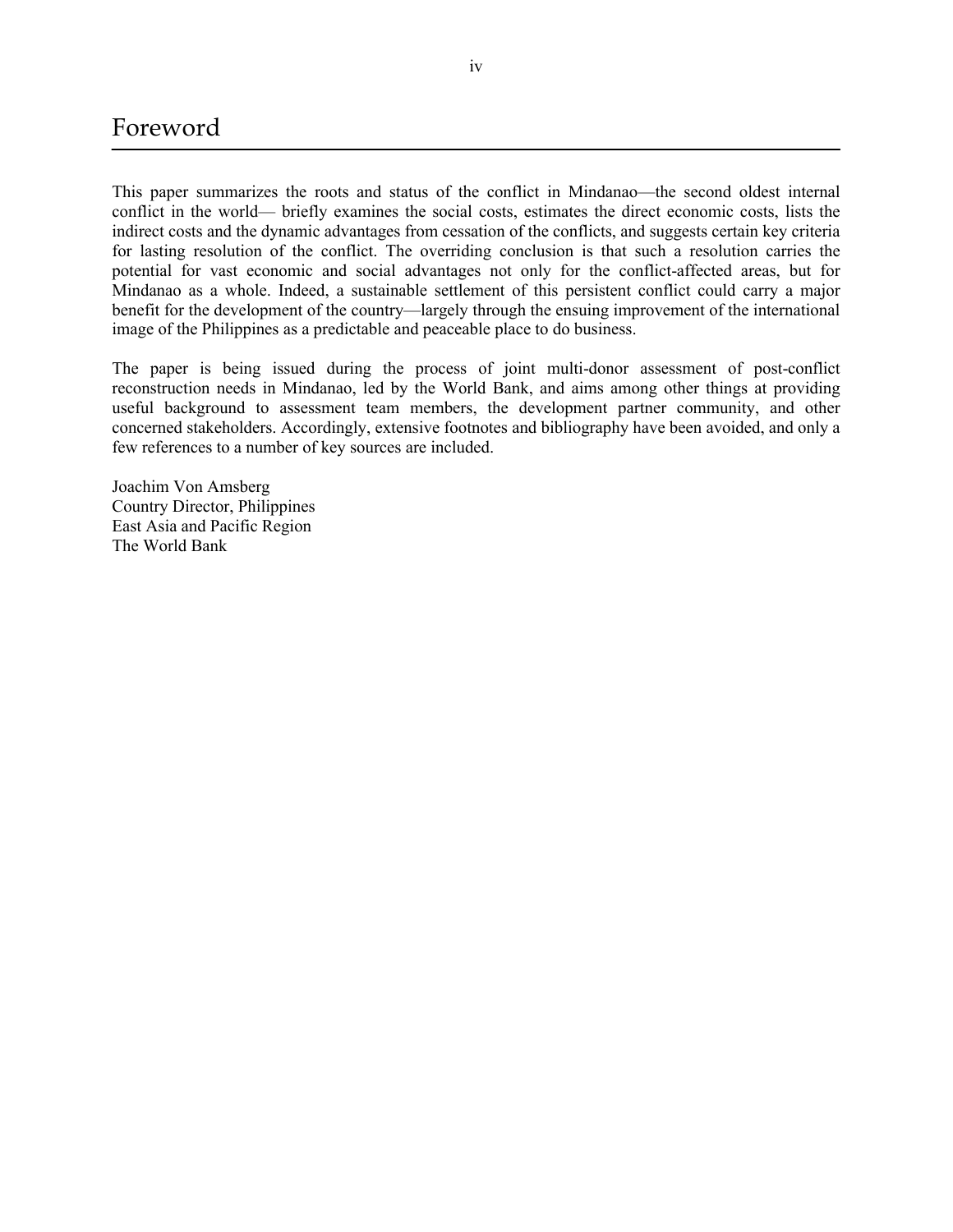### **THE MINDANAO CONFLICT IN THE PHILIPPINES: ROOTS, COSTS, AND POTENTIAL PEACE DIVIDEND**

#### **INTRODUCTION AND BACKGROUND**

#### **Historical Roots of the Mindanao Conflict**

At the southern end of the Philippine archipelago, close to Indonesia and Malaysia, lies Mindanao—a large island about the size of Greece, with a current population of about 18 million. Contact with Mindanao by Muslim traders from today's Indonesia and Malaysia long predated the arrival of the Spaniards in the  $16<sup>th</sup>$  century, and was responsible for the conversion to Islam of the inhabitants, and the formation of the Muslim Sultanates of Maguindanao and Sulu, among others, in the western part of the island. Spain subdued the northern island of Luzon (where Manila is located) and most of the "in-between" islands of the Visayas, converting most of the inhabitants to Catholicism, but never succeeded in controlling Mindanao. Only with the arrival of the Americans at the turn of the  $20<sup>th</sup>$  century, and after the end of the Philippine-American War, was most of the island brought under central control, although hostility and conflict remained endemic.

Thus, persisting for some five centuries, the Mindanao conflict is the second-oldest on earth, after the conflict between North and South Sudan (which can be dated back to the 10<sup>th</sup> century, or much earlier if one includes the continual strife between Egyptians and Nubians in Pharaonic times). The Philippines was comparatively calm for a period after independence in 1946, but conflict flared up again in the late 1960s as growing numbers of Christians settled in Mindanao. Settlers arrived particularly from Central Luzon and Panay Island in the Visayas. The resettlement was fostered by deliberate policy of the central government, in Manila, and eventually resulted in Mindanao having a Christian majority overall, with Muslim-majority areas concentrated in the central and southwestern regions. 1

#### **The Conflict in Contemporary Times**

l

The conflict in Mindanao has been only one of five major conflicts in the Philippines since independence.<sup>2</sup> It has largely been concentrated in the Muslim-majority areas of central and southwestern Mindanao, which consists of three of today's administrative regions (Region IX—Western Mindanao; Region XII—Central Mindanao; and the Autonomous Region in Muslim Mindanao, or ARMM) and of four provinces in Region XI—Southern Mindanao (Davao del Sur; Sarangani; South Cotabato; and Sultan Kudarat).

Resistance to central control and resentment at the increasing number of Christian settlers, as well as the logging and mining activities, which had become important sources of export earnings, was at first organized under the aegis of the Moro National Liberation Front (MNLF),<sup>3</sup> formed in the late 1960s and until the 1990s largely accepted as representing the interests of Mindanao's Muslim population. Despite the formation of ARMM in 1989 and the formal acceptance of the 1996 peace accord between the Government and the MNLF, the armed

<sup>&</sup>lt;sup>1</sup> Among the many treatments of the Mindanao conflict, see Soliman M. Santos Jr., *The Moro Islamic Challenge*: *Constitutional Rethinking for the Mindanao Peace Process*, (University of the Philippines Press, Diliman, 2001); and Eliseo R. Mercado Jr., *Mindanao Peace Process: Some Historical Notes*, available: http://www.philippineupdate.com/frjun.htm

<sup>&</sup>lt;sup>2</sup> The most intense conflict was the Huk Rebellion, shortly after World War II, to suppress a left-leaning movement of disenfranchised peasants and others formerly active in the resistance against the Japanese occupiers during World War II. A separate conflict against the New People's Army, a Communist-leaning group with a variable agenda, began shortly thereafter, intensified as resistance to the Marcos dictatorship, and has continued to this day, sporadically but with occasional spikes. As noted, the conflict in Mindanao is the one with the longest historical roots.<br><sup>3</sup> "Mare" was the Spaniards' term for Muslim Eilinines, by analogy with the name w

 <sup>&</sup>quot;Moro" was the Spaniards' term for Muslim Filipinos, by analogy with the name used to refer to Muslim Arabs in southern Spain and northern Africa. The term has been adopted by the local people and is not considered derogatory.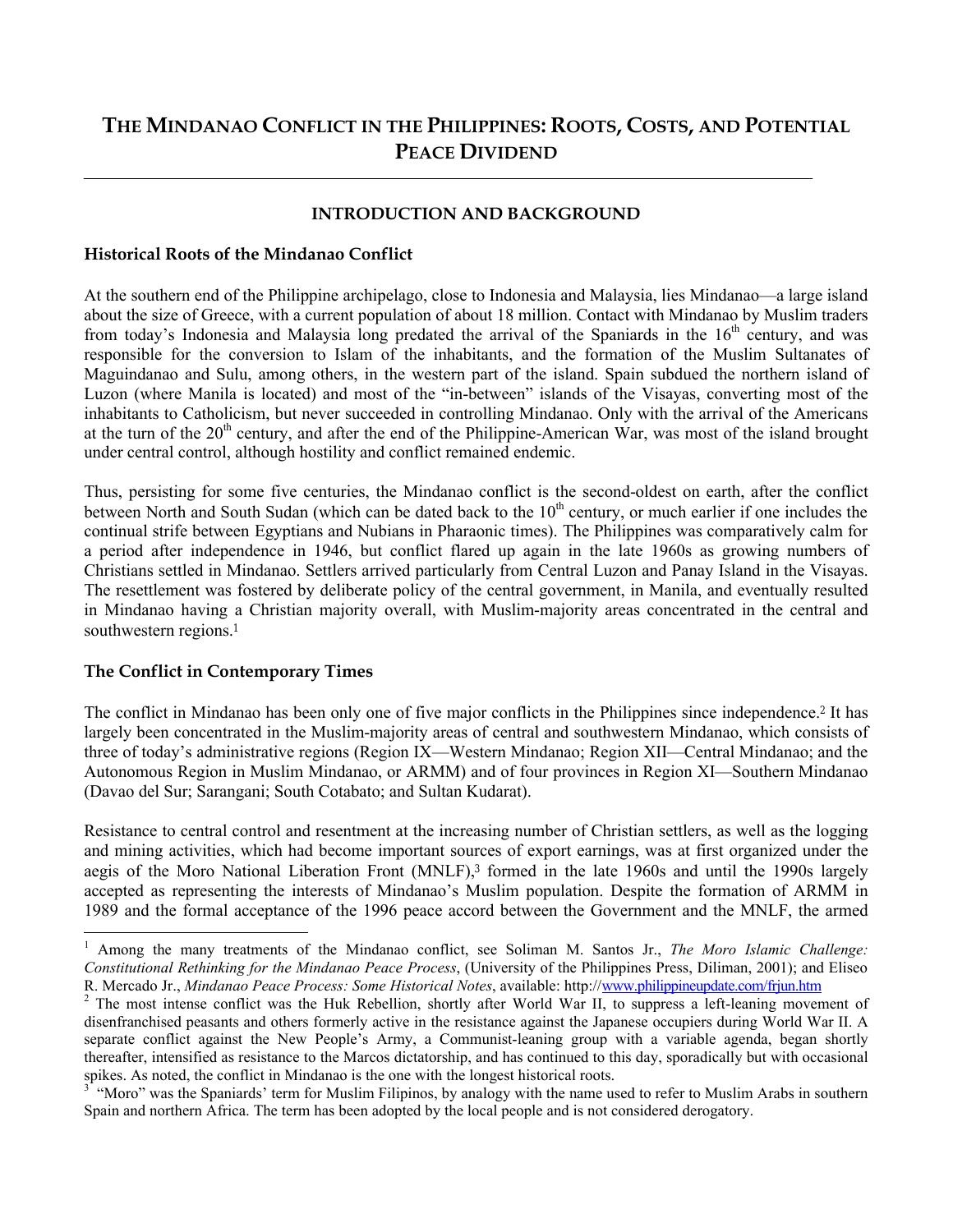conflict continued. The Moro Islamic Liberation Front (MILF) emerged as the Government's main opponent. The MILF, as the name suggests, is more religion-oriented than the nationalistic-oriented MNLF, but is in no way comparable in attitudes or practices to Islamic fundamentalist organizations elsewhere in East Asia. The Moros have benefited from the support of the Organization of Islamic Conferences, and have maintained close relations with Muslims in Indonesia and Malaysia. However, MILF relations with the small terrorist (and largely criminal) group Abu Sayyaf and the Indonesia-based Jemaah Islamiyah have been sporadic and loose, and in the context of the on-going peace discussions the MILF has distanced itself completely from those organizations.<sup>4</sup>

Overall, although religious differences have partly shaped the conflict, the roots of the conflict have been the clash of interests in land and other natural resources, and the identity issues emerging from the *de facto* secondclass status of much of the Moro population. Complicating the picture, a number of non-Malay indigenous peoples (collectively referred to as "Lumads") have historically been pushed aside in turn by Spanish and American colonizers, Christian settlers, and the Moros themselves. They were first displaced from the lowlands to the highlands (mainly in the Cotabato-Sarangani area); then put under pressure from the outsiders' rush to exploit the timber and the gold of the highlands; and today are viewed as inferior (including by the Moros themselves), and lack a role and a voice in the peace negotiations. Yet, loosely paralleling the situation in the Amazon basin, the involvement of indigenous people in the peace process and their active cooperation with its implementation will be important not only in itself and for a lasting political solution, but also for a healthy environmental protection strategy.

As inevitable in a brief summary, the situation on the ground is more complex than indicated here. There are three major complicating factors. The first is the vast difference in economic interests among Christians themselves between the economic and commercial elite and the majority of Christians. The other two are more directly relevant to the violence. Chronic conflict among different "clans" (sometimes erroneously referred to as "tribes") within the Muslim population, generates some part of the violence and sporadic flare-ups—often drawing in military reaction. Also, ordinary but widespread banditry confuses both the origin of violent attacks, extortion and kidnapping and the often indiscriminate response of the Philippine military. To some extent, the internecine conflict among Muslim "clans" have been suppressed or hidden by the nationalist-religious organized rebellion, and the existence of a common "outside" opponent. To that extent, therefore, peace might allow them to bubble up to the surface, and a significant qualifier should be appended to the probability of realization of the dynamic benefits and potential peace dividends listed later in this paper. On the other side of the ledger, however, peace would also contribute to restoring law and order and improving overall security in central and southwestern Mindanao.

#### **Current Situation and Status of Peace Negotiations**

l

Successive Philippine political administrations starting from then President Ferdinand Marcos have attempted to forge a negotiated peace settlement of the conflict with the Moro rebels realizing that a purely military solution to the problem was not feasible. At the height of the MNLF rebellion in the 1970s, the Marcos regime sought the intercession of Libya in the signing of the 1976 Tripoli Agreement with the MNLF. The accord provided for an immediate cessation of armed hostilities between the two parties and established the framework for an autonomous region for the Muslims in Mindanao. However, the provision on autonomy was not implemented by Marcos because it meant carving out 13 provinces from Mindanao to constitute the autonomous region. It was not until President Corazon Aquino came into power in 1986 that this provision was fulfilled, but with the crucial condition that it should follow the Constitutional process of holding a plebiscite to determine which among the provinces specified in the Tripoli Agreement would opt to become part of the autonomous region. Expectedly, only 4 of the 13 provinces, where the Muslims are a majority, decided to join the autonomous region. The MNLF

<sup>4</sup> For a detailed analysis of the relations between the Moros and Muslims in Indonesia and Malaysia, see *Islamic Neighbors,*  by Marites Dañguilan Vitug, and *Under the Crescent Moon: Rebellion in Mindanao*, by Marites Vitug and Glenda M. Gloria, pp. 162-189. For the relations between the Moros and the Arab world, see in particular *The Broker*, ibid., pp. 60-73.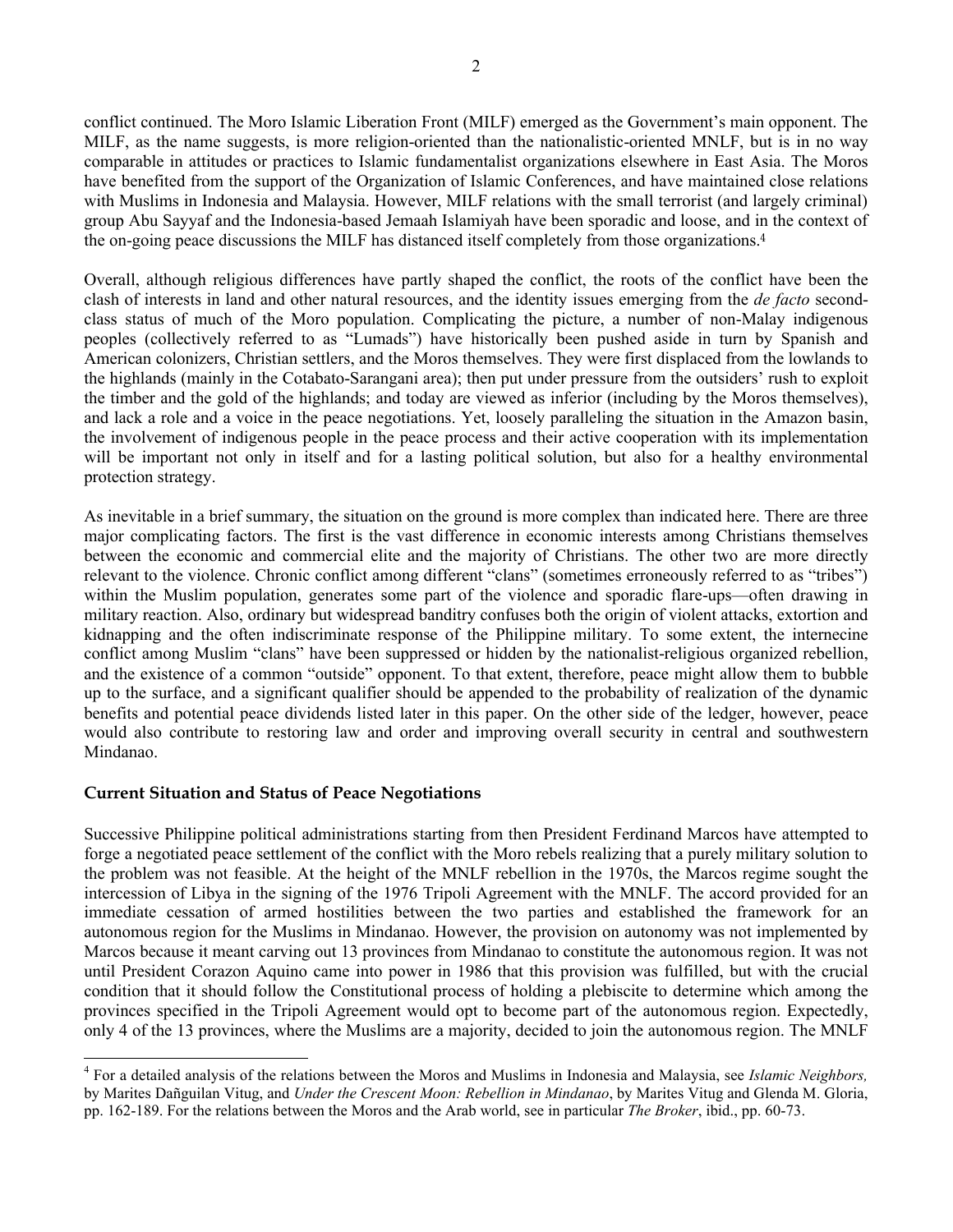accused the government of violating the Tripoli Agreement and continued its armed struggle, although on a much smaller scale due to its, by then, waning influence.

President Fidel Ramos continued the policy of his predecessor and met success with his peace initiative when the MNLF leadership, under Chairman Nur Misuari, signed a peace accord with the government in September 1996. The Agreement provided for the establishment of an interim institution called the Southern Philippine Council for Peace and Development (SPCPD), to be headed by Chairman Misuari, which would be responsible for supervising and coordinating development projects in an area designated as the Special Zone for Peace and Development (SZOPAD). SZOPAD covered all the provinces specified in the Tripoli Agreement. After three years, a plebiscite would again be conducted asking the provinces in the SZOPAD whether they would like to join the "expanded" autonomous region for the Muslims. However, due in part to the disappointing performance of the SPCPD, only one additional province and one additional city joined the autonomous region—leaving the problem to fester in the other provinces.

By the time of President Joseph Estrada's election in 1998, the threat was no longer emanating from the MNLF as most of its leading officials had the joined government or were elected local government officials with tacit support from the central administration. The new challenge was emanating from the MILF, a breakaway group from the MNLF, headed by Hashim Salamat and operating largely in Central Mindanao. With little understanding of the peace initiatives of his predecessors, and in response to alleged atrocities committed by the MILF, President Estrada declared an "all-out war policy" in April 2000 and mobilized a large military contingent to capture several MILF camps, including its main headquarters in Camp Abubakar. Although the assault was successful on the surface, it failed to crush the MILF which chose to avoid direct confrontation by splintering into smaller groups and hiding in the remote areas of the region.

In contrast, the administration of President Gloria Macapagal-Arroyo initially declared an "all-out-peace" policy toward the MILF but was forced to temporarily abandon it when the military launched another assault of MILFcontrolled territories in February 2003 in pursuit of "criminal elements" operating there. By the middle of that year, peace was again restored when the new and more pragmatic leadership of the MILF under Chairman Murad Ebrahim, who succeeded the late Hashim Salamat, forged a ceasefire agreement with the government. Exploratory talks between representatives of the government and the MILF were immediately held under the auspices of the Malaysian government. The Government-MILF Joint Ceasefire Coordinating Committee on the Cessation of Hostilities (JCCCH) was tasked to monitor any violation of the ceasefire agreement. It was also agreed during the exploratory talks to welcome an International Monitoring Team, led by Malaysia, to complement the work of the JCCCH and strengthen the peace process at the ground level. The formal peace talks are expected to resume soon. At their center, as in the past, will be the strong desire of the Moros for a geographical area where they can promote their culture, religion and way of life.

#### **DIRECT ECONOMIC COSTS OF CONFLICT: A COMPARATIVE STATICS APPROACH**<sup>5</sup>

By far the heaviest costs of the Mindanao conflict to the Bangsamoro<sup>6</sup> people and the Lumads, Mindanao as a whole, and the Philippines itself, have been qualitative and dynamic, and will be the bulk of the "peace dividend" from a just and sustainable agreement. These topics will be examined in the next section. It is appropriate, however, to begin with a quantitative assessment of the direct economic costs of conflict estimated in traditional

 $\overline{a}$ 

 $<sup>5</sup>$  This section is based largely on an earlier paper by Edgardo Barandiaran, written for internal use of the Philippines Country</sup> Office of the Bank. The details of the analysis, the tables, and the paper itself are available upon request.

<sup>&</sup>lt;sup>6</sup> Bangsamoro is the name of the area claimed by the Moro Islamic Liberation Front (MILF), and covers the islands of Mindanao, the Sulu Archipelago, and Palawan. Bangsamoro also refers to the Filipino Muslim people, in general. These included the Tausug and the Maguindanaoans.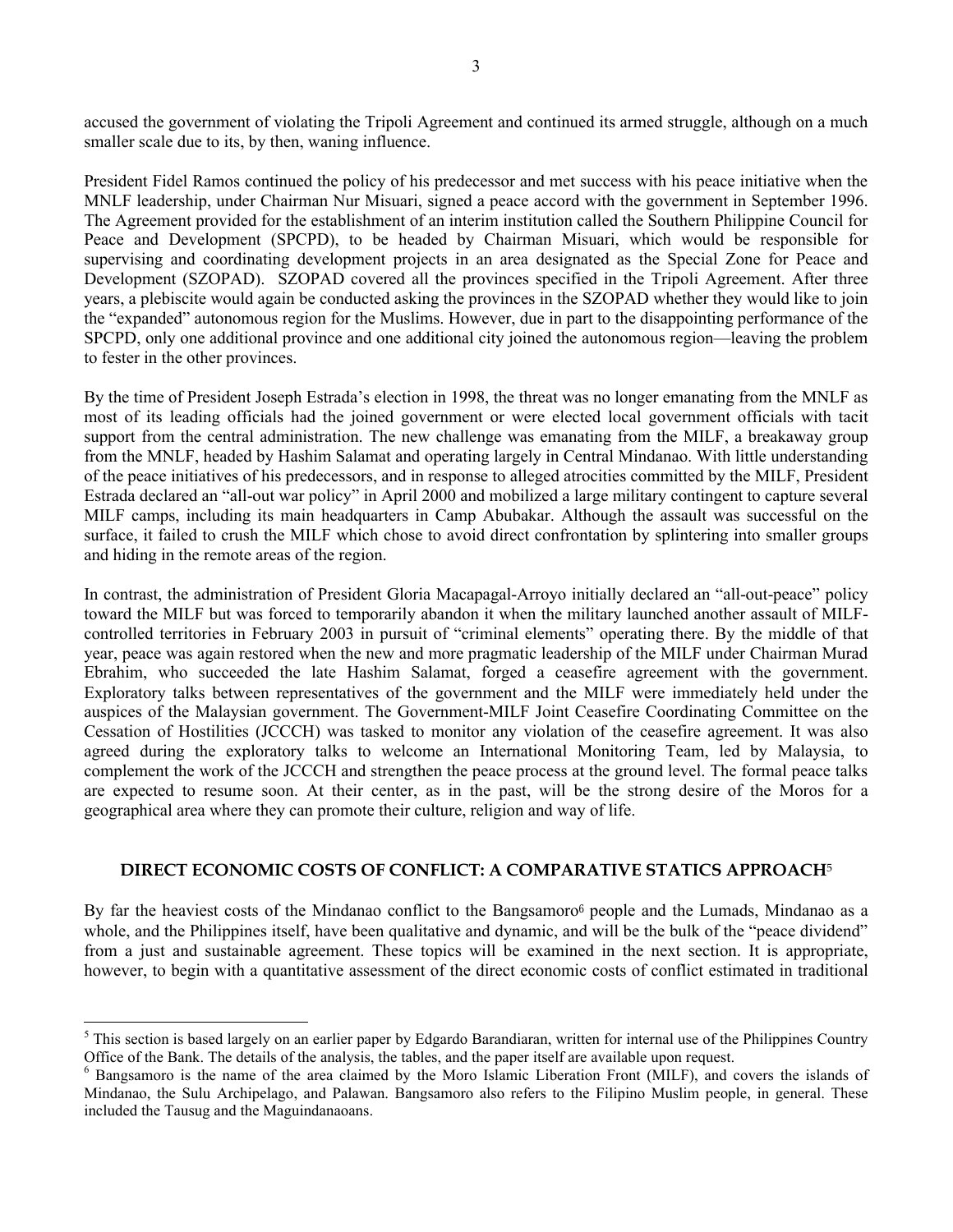comparative statics manner, in order to provide a "floor" estimate to which can be added the indirect dynamic benefits of cessation of the conflict—much larger but less quantifiable.

#### **Methodology**

The direct economic cost of conflict can be defined as loss of output from some initial equilibrium condition. Certain limitations and caveats should be noted at the outset. Most obviously, the approach does not take into explicit account the damages to the personal welfare of residents—human losses, destruction of their surroundings, pain and suffering, increased uncertainty, etc. Also, the valuation of lost output itself rests on imperfect data on prices (themselves an unreliable measure of scarcity value in conflict situations). Finally, the welfare losses from lost output differ widely depending on the income and personal circumstances of those who bear the cost.

The methodology to assess the direct cost of a conflict rests on the assumption that the before-conflict allocation of the area's resources is efficient and that the conflict disrupts this equilibrium—mainly by diversion or destruction of these resources. The short-run output losses thus arise from the diversion, depletion, and destruction of the initial resource base; and the longer-run losses are determined mainly by the speed at which the pre-conflict growth path is regained, by reallocating the resources to their initial uses. Such changes in resource allocation, however, even if fully reversed at a later time, entail deadweight and unrecoverable losses. Accordingly, the state of the economy of central and southwestern Mindanao at the beginning of the conflict was assessed first, and then an attempt was made to determine the extent to which resources were diverted, depleted, and destroyed—focusing on those contemporary periods when the conflict was particularly intense (1975–82 and 1997–2001). Since the statistics available are not adequate to directly assess output losses in central and southwestern Mindanao or to construct aggregate measures of the resource base, the analysis had to rely on partial indicators of some resources and outputs.<sup>7</sup> Moreover, it is impossible to separate out the impact of other events, e.g., the negative impact of the El Niño phenomenon in 1997–98, yet another reason why the estimate of direct conflict costs presented below must be viewed with great caution.

 In addition, there may be spillovers to other areas in the country; some positive (e.g., migration of skilled labor out of the conflict area), most negative—arising from adjustments in the behavior of residents and non-residents that lead to losses of output outside the conflict area. To identify negative spillovers to other regions of the country, the methodology is applied to regional GDP accounts that have been available since 1975. Such spillover effects outside central and southwestern Mindanao are shown to have been comparatively minor until recently but have become much more important after September 11, 2001, as will be discussed later. Finally, while the cost of conflict, not surprisingly, varies with its intensity, experience shows that the dynamics of most civil conflicts are unaffected by the magnitude of their cost in terms of lost output.<sup>8</sup>

#### **Direct Economic Costs of the Conflict**

l

The application of the methodology outlined above suggests that the direct cost of the conflict has been substantial but only at the local level, with a comparatively small impact on the rest of Mindanao and the Philippines—again, in narrow terms of direct output losses. As noted, the output losses have been correlated with

 $<sup>7</sup>$  The analysis was also carried out with reference to cross-country studies and two country case studies—summarized in the</sup> Appendix.

<sup>8</sup> Following the approach of James Murdoch and Todd Sandler (*Economic Growth, Civil Wars, and Spatial Spillovers*, unpublished paper, July 2001), a cross-region analysis of the Mindanao conflict was carried out to identify the effects of the conflict on the steady-state level of per capita output, the long-run growth rate and the short-run growth rate of per capita output, based on various assumptions—of necessity arbitrary owing to lack of data. It is possible that using the partial but much more reliable data on agricultural production—which is the bulk of economic activity in southwestern Mindanao could have produced clearer and less variable estimates.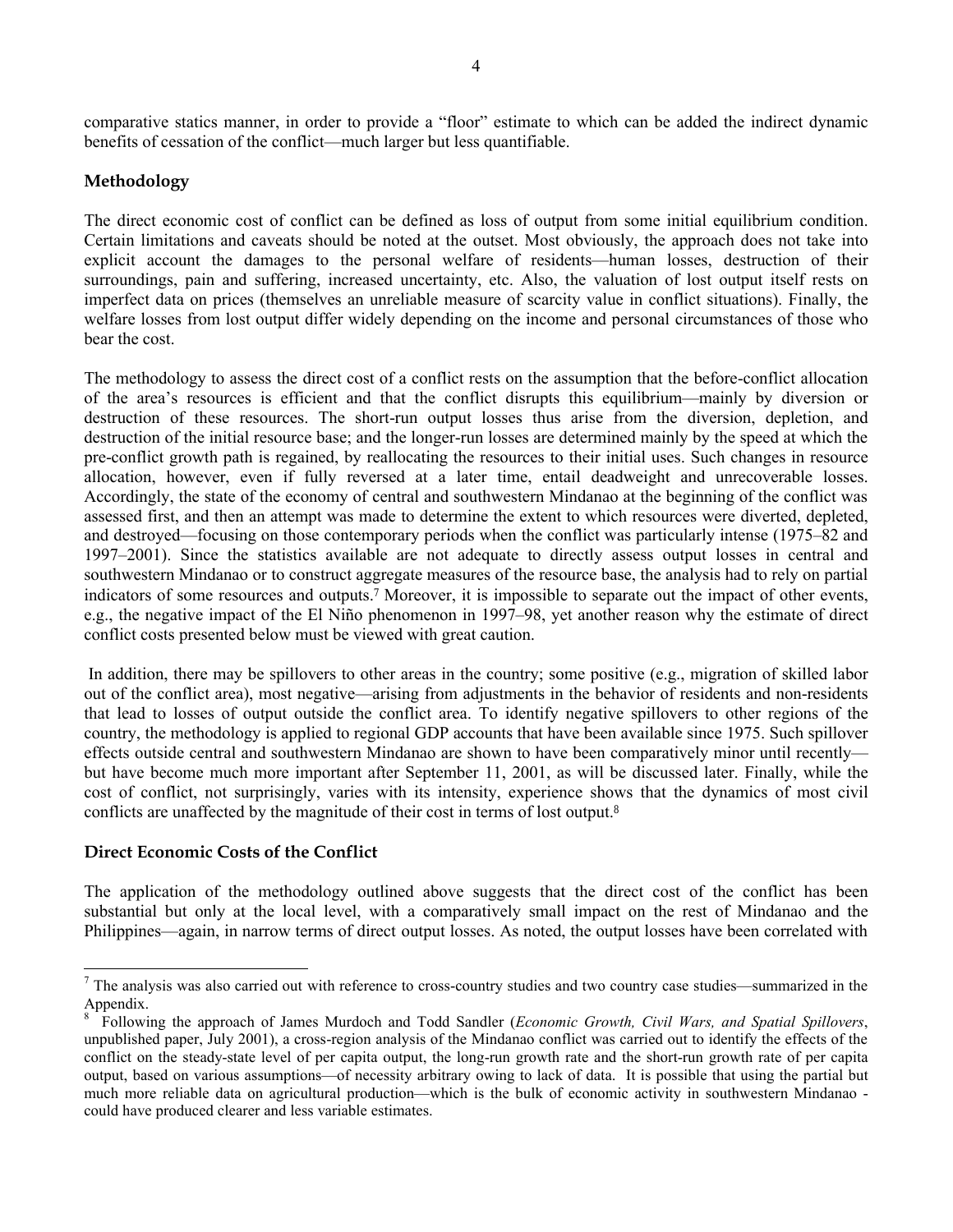the intensity of the conflict, and were thus substantial during the major conflict periods of 1975–82 and 1997– 2002 and small during the period of low tension—1983–96. On average, the annual economic cost of the war in 1975–82 was around one percent of GDP for central and southwestern Mindanao, and one half of one percent for the Philippines—or a total of about \$200 million. The absolute cost estimate is about the same for 1997–2001. The severe limits of the methodology and of the available data allow only a broad range of cost estimates. Assuming a much lower direct economic conflict cost during the "low-intensity" conflict years 1983–96, and using a discount rate of 7.5%, the direct output loss from the Mindanao conflict during 1970–2001 can be roughly estimated at between \$2 and \$3 billion.<sup>9</sup>

In relation to other civil conflicts, the direct cost of the Mindanao conflict appears to be low. One must stress that the above estimate is a floor, and that by far the largest part of the economic damage to Mindanao and the Philippines arises from the indirect economic costs and the social costs, examined in the next section. However, there are reasons why the narrowly defined direct economic cost has been comparatively limited in Mindanao:

- Until 2002, the active conflict, and thus the direct output loss, has been largely ring-fenced within southwestern Mindanao, where per-capita output was much lower than the country's average to begin with.
- Similarly, the damage to the capital base and infrastructure of southwestern Mindanao was limited because of the very low initial stock of those resources—an outgrowth of the centuries-long neglect of the area.
- Although the number of casualties (estimated at about 120,000 over the two decades) and the human cost have been high, the parties to the conflict have rarely mobilized large resources to fight for their positions, and the diversion and destruction of resources was not as large as the substantial human cost would suggest.

#### **OVERALL COSTS OF CONFLICT: A DYNAMIC APPROACH AND THE "PEACE DIVIDEND"**

Although the indirect economic costs and the social damage from the conflict cannot be quantified with any precision, they certainly dwarf the \$2–3 billion in direct economic costs. They are listed and briefly explained as follows.

#### **Human and Social Costs**

l

The heavy human and social toll of the conflict includes, only since the 1970s:

- An estimated 120,000 deaths, and uncounted numbers of wounded and disabled;
- Displacement of more than two million people, of whom almost half in 2000 alone, during President Estrada's "all-out-war";
- The emergence of "Muslim ghettos" in various cities in Mindanao and elsewhere in the country made up of displaced persons and individuals forced out of their areas of residence owing to the disappearance of employment opportunities caused by the conflict;
- The exodus of illegal Muslim migrants to the neighboring state of Sabah, Malaysia. The recent crackdown by the Malaysian authorities as part of their anti-terrorist campaign resulted in en-masse deportation, and ensuing social and economic problems in their communities of origin;

<sup>&</sup>lt;sup>9</sup> An argument has been made that the Mindanao conflict is "never-ending" because both Christians and Muslims attach high independent value to political dominance. This is most probably true of certain individuals and fringe groups. The evidence on the ground, however, indicates strongly that the main organized groups attach far greater importance to autonomy than to "dominance" within a localized conflict area. The population at large, certainly, yearns for peace above all else.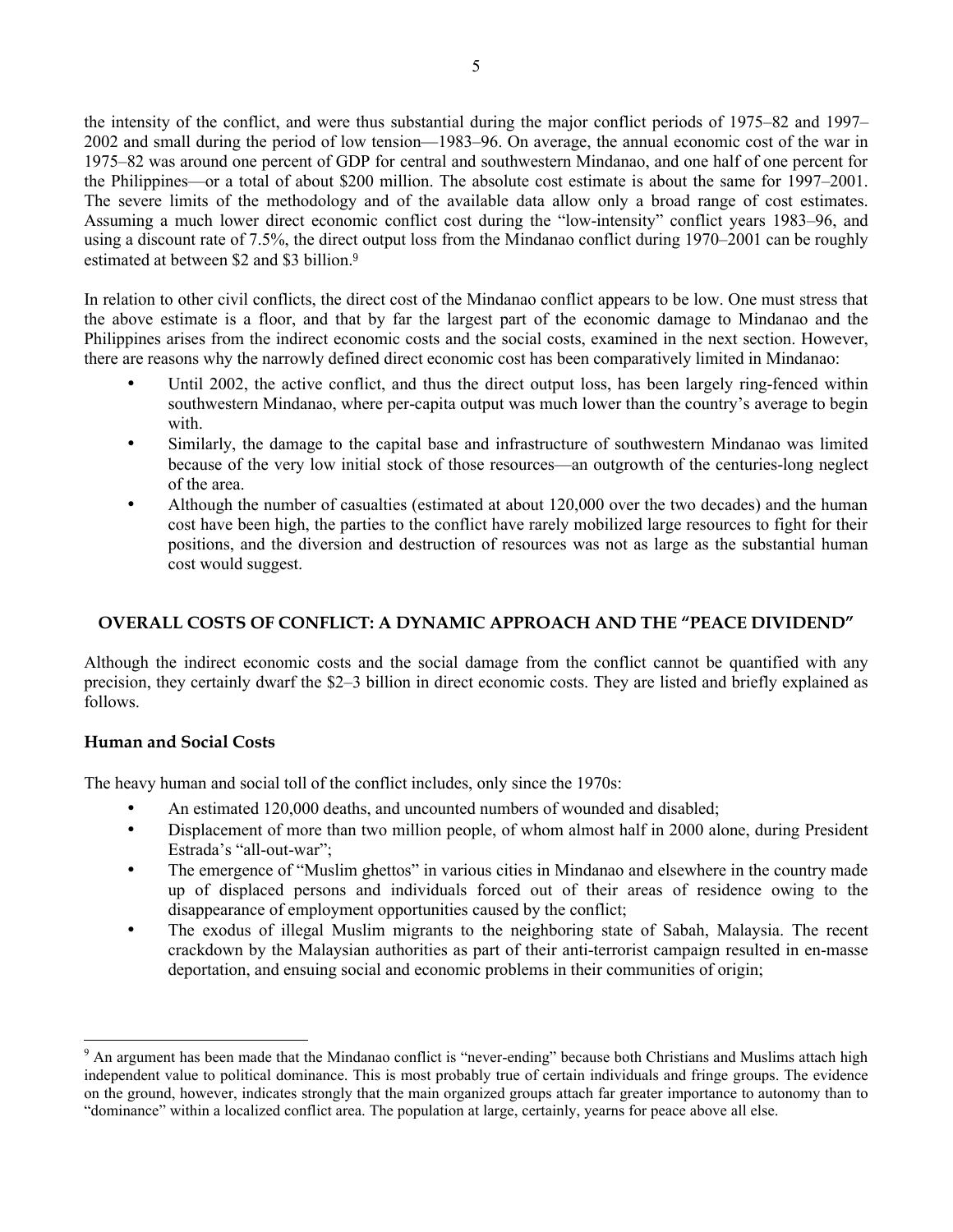- Increased incidence of poverty—already the highest in the country—from 56% in 1991 to 62.5% in 1997 and 71.3% in 2000. (Fourteen of the 20 poorest provinces in the Philippines are found in Mindanao);
- Rampant kidnap-for-ransom activities and other crimes against persons and property, as a result of the bad security situation directly related to the conflict; and, for the same reason
- Trafficking of illegal drugs and the criminal activities spawned by substance abuse have become a major law and order problem in the area – historically free of these problems.

#### **Indirect Economic Costs**

The most important of the indirect economic costs is investment deflection—not only from the conflict-affected areas, but from Mindanao as a whole and, to some extent, the Philippines itself. There is anecdotal but persuasive evidence from the international investment banking community that the "troubles" in the island have adversely affected the image of the country as an investor-friendly venue. This is consistent with the evidence provided by Paul Collier,<sup>10</sup> to the effect that capital flight is a main result of civil conflict, with capital repatriation following a settlement of the conflict. In the case of Mindanao, however, such capital flight (limited by the low level of the initial capital) has been compounded by a failure to attract the equity investment that could be expected based on the area's location and factor endowments—investment which was deflected to other areas in East and Southeast Asia.

Related to the above is the impact of insecurity on agricultural production and productivity. Conflict and uncertainty (i) create community-level responses that inhibit agricultural investment—from the establishment of tree farms to irrigation improvements, and (ii) disintegrate agricultural marketing, thus reducing the profitability of current crop production. Binswanger and Rosenzweig,11 demonstrated how the need to cope with risk (weather risks in their case) lead poor farmers to forego otherwise profitable investments. This is an added reason why the estimate of the direct costs of conflict based on allocative input changes from a presumptive optimum equilibrium and within a constant-coefficient production function must be seen as merely a starting point. Even limiting the notion of costs to the purely economic component, consideration of the indirect impact of conflict on investment deflection and agricultural productivity could conservatively raise the overall economic cost of the Mindanao conflict to well over \$10 billion during 1975–2002. But, of course, the strictly economic costs are only a part of the overall damage from civil conflict.

#### **Governance, Social and Institutional Costs**

l

Security has never been fully adequate in Mindanao, and the intensification of the civil conflict since 1975 has compounded the problem. The rule of law—an essential ingredient of good governance and development—has been especially weak in the area. Some advances had been made, particularly in the progressive recognition of customary law and its integration with formal legal and judicial systems. The resurgence of the conflict shortcircuited this progress. Moreover, lack of security has created an incentive for many to join groups of *vigilantes*, producing the negative externalities typically associated with private provision of security without effective public oversight. In addition to better law enforcement, strengthening of the rule of law in central and southwestern Mindanao will also call for recognizing in practice the need for co-existence of different legal traditions—Islam-

<sup>10</sup> "On the Economic Consequences of Civil War," *Oxford Economic Papers*, 51, 1999.

<sup>&</sup>lt;sup>11</sup> Hans Binswanger and Mark Rozensweig, "Wealth, Weather Risk and the Composition and Profitability of Agricultural Investments." *WPS* 1055, World Bank, 1992.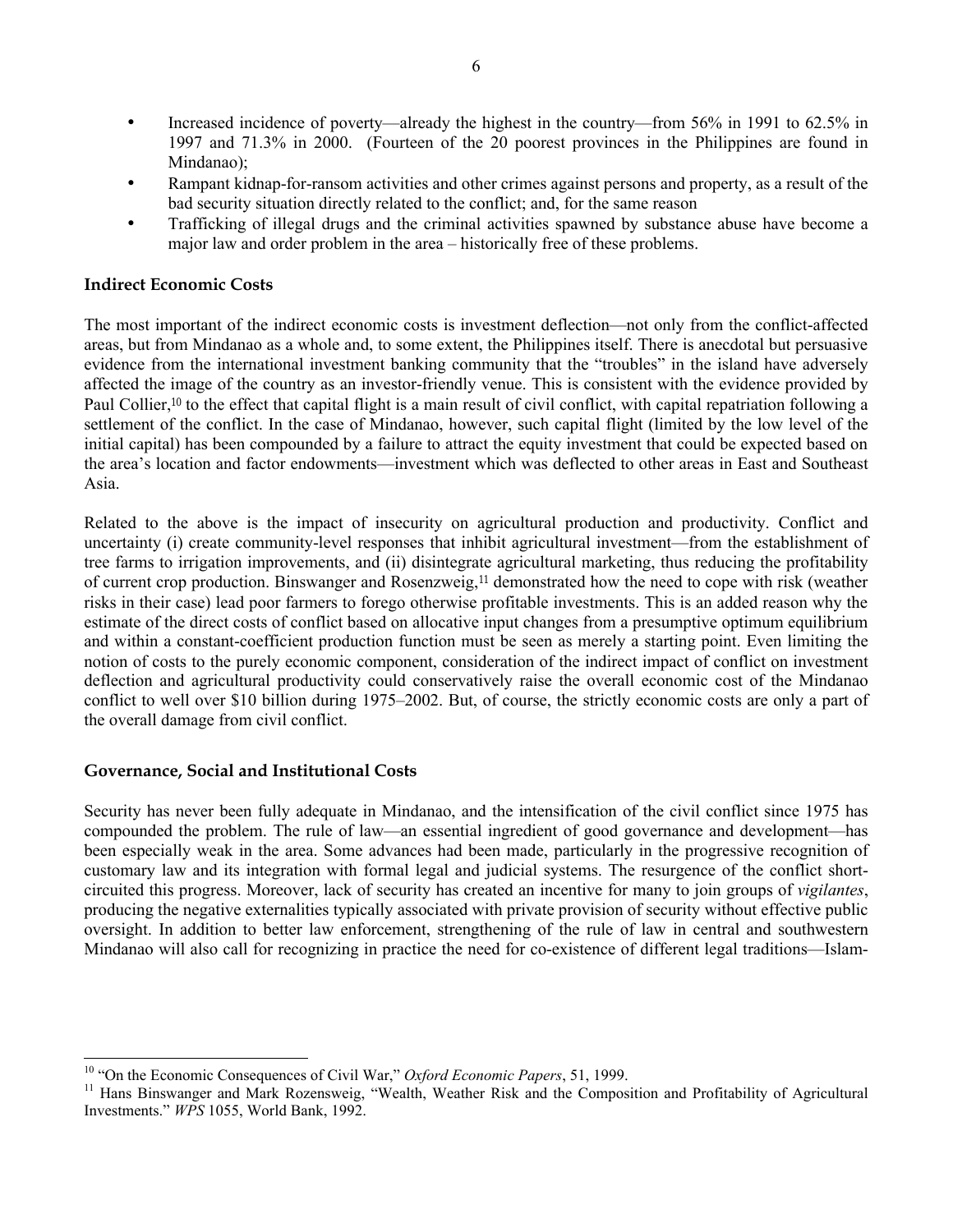based and "western"—and enabling a judicious mix of customary judicial systems with formal courts. In turn, this can only become possible if the civil conflict stops and security is restored for everyone concerned.<sup>12</sup>

The social costs include, as in almost all other civil conflicts, disruption of the education and health systems, as well as reduced access by users, and the multitude of problems experienced by internally displaced persons (IDPs). The consequences for both short-term welfare and long-term development prospects are severe, as shown in a recent study by Ghobarah and Russett, among others.13 The impact of the conflict, again as in other cases, appears to have been especially heavy on the poor. A large proportion of the population in the conflict-affected areas of Mindanao live below the poverty line (estimated at between two-fifths and two-thirds); some of the poorest provinces in the Philippines are located in these areas; and there is some evidence that the majority of the IDPs are subsistence farmers and their families.<sup>14</sup>

#### **Potential Peace Dividend**

l

While substantial spillover effects of the Mindanao conflict were not evident from the analysis of the 1975–2001 period, they came to the fore with a vengeance after September 11, 2001—and not just Mindanao. In addition to major terrorist actions on the large Christian-majority cities of Davao and Zamboanga, a bombing of Manila's best-known shopping mall and various other attacks made it clear to all concerned in Mindanao and the Philippines that a lasting settlement of the conflict with the Moro Islamic Liberation Front has become a prerequisite for both economic prosperity and the suppression of the fringe terrorist groups. In addition to stopping the human losses and suffering, peace would open the door to a number of measures with substantial benefits some speculative, most impossible to quantify, but all probable to some degree.

On the institutional and governance front, lasting security and peace in the area cannot be achieved unless the fringe terrorist groups are demolished or severely degraded. On the other hand, there is a risk of military over reaction that could antagonize the civilian population. Peace would allow a clear line to be drawn between the measured and targeted use of force against these groups in central and southwestern Mindanao, and excessive or illegitimate force by either the Philippine military or loosely-regulated paramilitary groups. A well-designed program of disarmament/demobilization/reintegration, accompanied by a broader program of assistance for reconstruction and development, can play a major role in helping draw this line, while providing alternative economic opportunities for potential terrorist recruits.15 In this scenario, a sustainable and comprehensive peace agreement could open the door to a gradual but massive institutional modernization in central and southwestern Mindanao and the rest of the island. And, considering that the Mindanao conflict has repeatedly been used by authoritarian elements in successive Manila governments as an alibi for malfeasance, oppression, and corruption, it is not far-fetched to speculate that lasting peace could also have a significant indirect impact on the quality of governance and public accountability in the Philippines as a whole.

On the economic front, a variety of likely benefits can accrue to Mindanao and the country from a lasting resolution of the conflict, namely:

<sup>&</sup>lt;sup>12</sup> In the Autonomous Region in Muslim Mindanao the role of Sharia Courts has been significantly expanded, through Act 9054 of 31 March 2001, and operationalized even to the point of defining the specific sources for interpretation of Islamic law (see section 23, Article VIII).

<sup>13</sup> "Civil Wars Kill and Maim People—Long after the Shooting Stops," *American Political Science Review* 97 (2), 2003.

 $<sup>14</sup>$  Reliable data do not exist, and research on the possible reduction in poverty rates resulting from cessation of the conflict is</sup> yet to be carried out, perhaps using the methodology elaborated by Arsenio Balisacan. 2001. "Poverty Comparison in the Philippines: Is What we Know about the Poor Robust?" Paper delivered at the Asia Pacific Forum on Poverty: Reforming Policies and Institutions for Poverty Reduction. Manila: Asian Development Bank.

<sup>&</sup>lt;sup>15</sup> It is very helpful in this regard that the Constitution of the Philippines prescribes a special political process to define a group as a "terrorist" organization, against which military force may be justified and appropriate.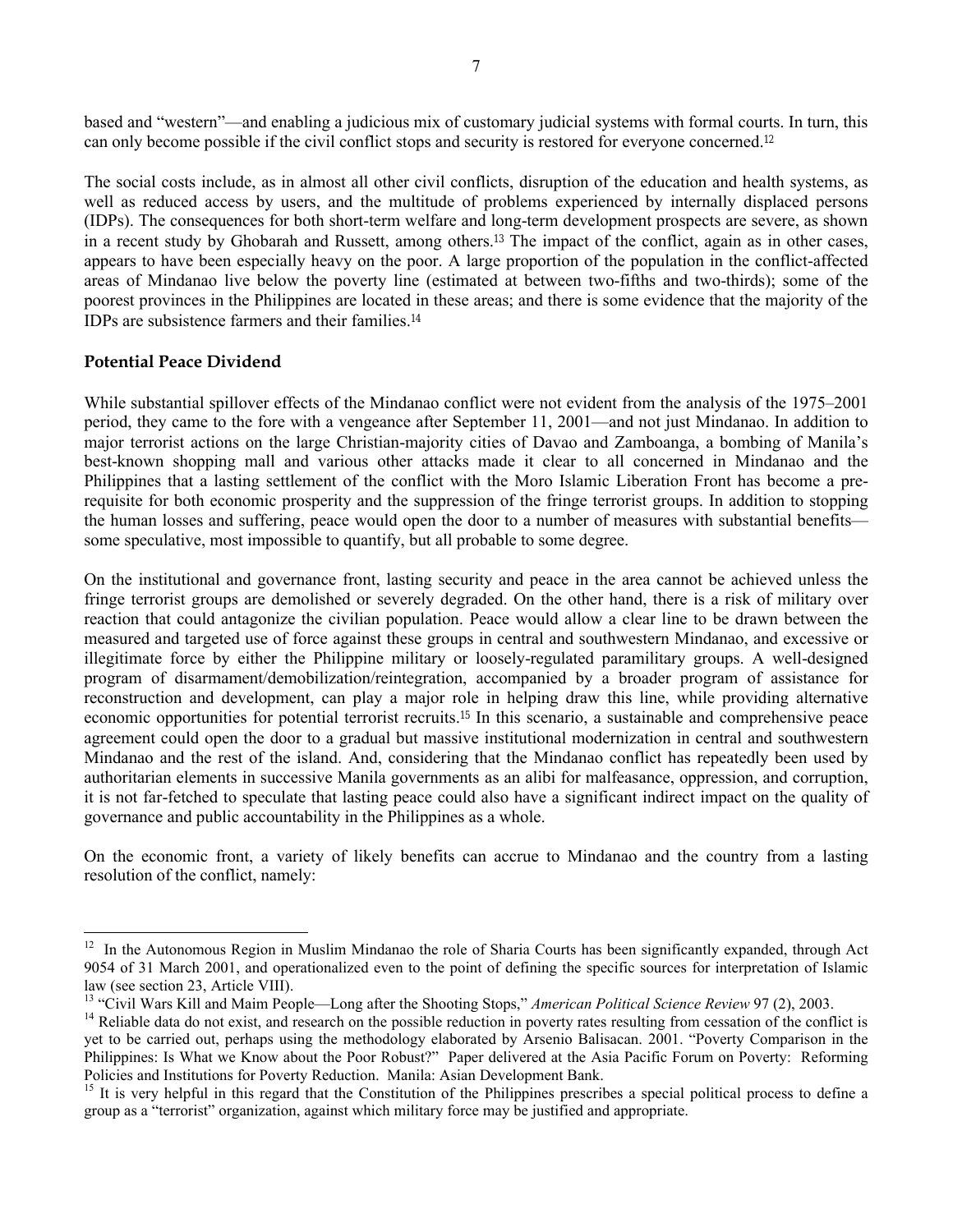- the positive impact on foreign equity inflows into Mindanao and elsewhere from an improvement in the image of the island and the country, and greater political and social stability;
- a beneficial influence on innovation and productivity, especially in agriculture, from the reduction of uncertainty;
- an improvement in overall fiscal prospects of the Philippines, as well as in the quality of expenditure, from the decline in military spending that a settlement of the conflict would permit;
- the positive effect of a well-coordinated reconstruction and development program on the coherence of public investment in Mindanao and the Philippines in general, and hence an increase in aggregate investment efficiency, improvement in aid effectiveness, a lower ICOR (Incremental Capital Output Ratio) and, other things being equal, either faster growth or better fiscal balance, or both;
- a likely reduction in the international interest rate spread on Philippine Government paper, both from the greater political and social stability, and from the improvement in fiscal outturn and the efficiency of public expenditure;
- realization of Mindanao's potential comparative advantage in the export of such crops as corn and poultry (arising from reduced transport costs due to improved security), particularly in light of the proximity and demonstrated complementarities between Mindanao and neighboring countries;
- exploitation of Mindanao's rich potential for hydropower<sup>16</sup>, important not only for the island, but to link inter-island grids. For example, the Agus hydropower plants have been a source of popular local resistance because they impinged on ancestral lands, and are potential targets of sabotage. A peace settlement that addressed the ancestral lands issue and facilitated suppressing fringe terrorist groups could defuse local hostility to the plants and unleash the island's potential in this area;
- the positive impact on the recovery and development of the tourism industry—so badly damaged by terrorist attacks on some island resorts;
- removal of the extra costs on the private sector of the security measures due to the existence of the conflict, along with an improvement in publicly-provided security based on non-discrimination and the rule of law; and
- greater effectiveness in the provision of basic social services, and improved access, especially for the poor—provided that the mistakes of past interventions are understood and not repeated.

Once again, there can be no assurance that:

 $\overline{\phantom{a}}$ 

- all of these benefits would materialize;
- each would have a large impact; and
- the impact would take place quickly.

However, each of these benefits is grounded in economic reality. There is a consensus of informed opinion that a durable settlement of the conflict would engender a veritable parameter shift for the country's economy, and produce a dynamic peace dividend for all parties that could accomplish far more than just halt the severe economic and social damage of the conflict.

#### **CONCLUSION**

The likelihood that the potential peace dividend described above will materialize will depend in large measure on how the peace agreement is reached and implemented. The following may be suggested as guiding criteria for sustainable agreement with the MILF and other concerned parties, and for effective post-conflict assistance:

<sup>&</sup>lt;sup>16</sup> Hydropower plants are particularly important for stabilizing grid supplies and dealing with disturbances in the transmission systems, and are attracting keen interest from investors.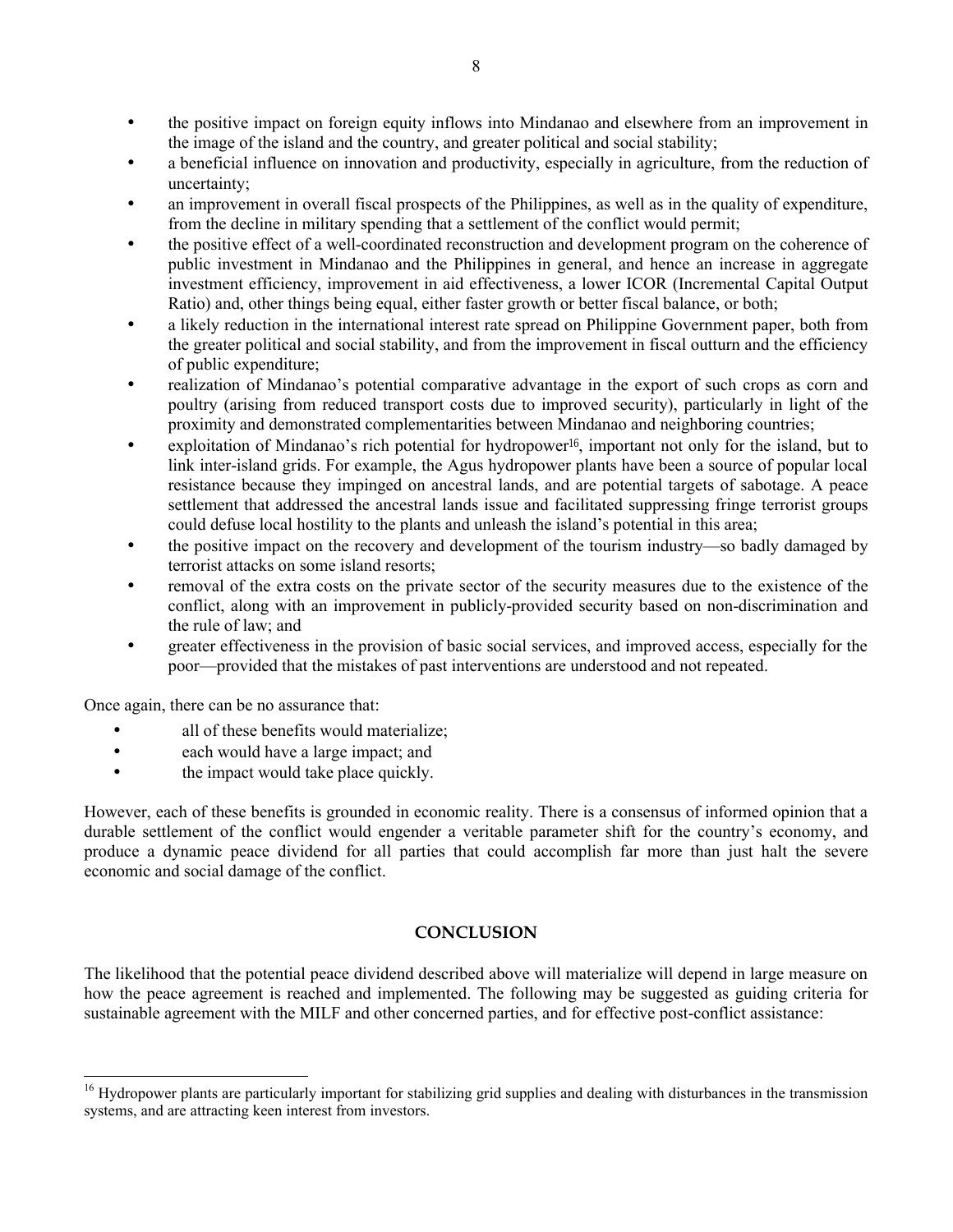- *An inclusive approach* is needed in order to use this opportunity to address in a comprehensive fashion the unresolved issues from the 1996 Peace Agreement with the MNLF, as well as the concerns of non-Muslim and indigenous peoples in the area. Narrowly-targeted assistance might inadvertently lead to new tensions and higher level of conflict in the future. In this spirit, the concerns of the Lumads should be accorded as much respect as the concerns of the Bangsamoro people, and Lumad participation would be appropriate in the peace negotiations. Also, the post-conflict assistance program should cover all of the ARMM and not only the MILF-controlled areas inside and outside ARMM, as well as other conflict-impacted communities in central and southwestern Mindanao. Accordingly, the ARMM government and the MILF representatives should themselves evolve new modalities of cooperation, with a view to collaborative management of the post-conflict assistance;
- *Break the vicious cycle of weak capacity-low autonomy-weak capacity,* by pairing reconstruction aid with genuine capacity building both for the new institutions (e.g., the Bangsamoro Development Agency) and for the ARMM Government, while at the same time providing additional resources equally with demonstrated increases in capacity to use them efficiently and effectively; and
- *Attention to environmental and social risks* is needed in order to prevent the new economic and physical opening of the region created by restoration of security from damaging further the natural environment and the welfare of indigenous people.

Civil conflict always destroys much more than physical plants and infrastructure. The core of the damage is done to the fabric of society, to the stock of social capital. Social capital is essentially trust capital which, unlike physical capital, grows as it is used. Thus, the process of peace negotiations and cooperative implementation of an agreed framework—with the affirmative involvement of the international donor community—could gradually replace the vicious historical circle of dispossession, resistance, and mistrust in Mindanao with a positive dynamic. Experience teaches that regarding long standing civil conflicts, it is always hazardous to be optimistic about the chances of lasting peace, particularly when land and other natural resources are in contention. Realistically, however, there is at this juncture a unique confluence of internal political evolution in the Philippines, conflict fatigue on both sides, and the international political and security concerns emerging after September 11, 2001. This confluence offers a historic opportunity to finally come to terms with the reality of pluralism in the southern Philippines, and reach a final settlement to this second-oldest civil conflict on the planet. The human and economic benefits would be massive—not only for the Moro population of the island and the inhabitants of the directly-affected conflict areas, but also for the Christian majority areas of Mindanao and the Philippines as a whole. In time, the impact of a settlement of the conflict in the Philippines could even extend to other countries in Southeast Asia, through a positive demonstration effect on other civil conflicts (such as Aceh in Indonesia and others), and an improvement in the international image of the region as a whole.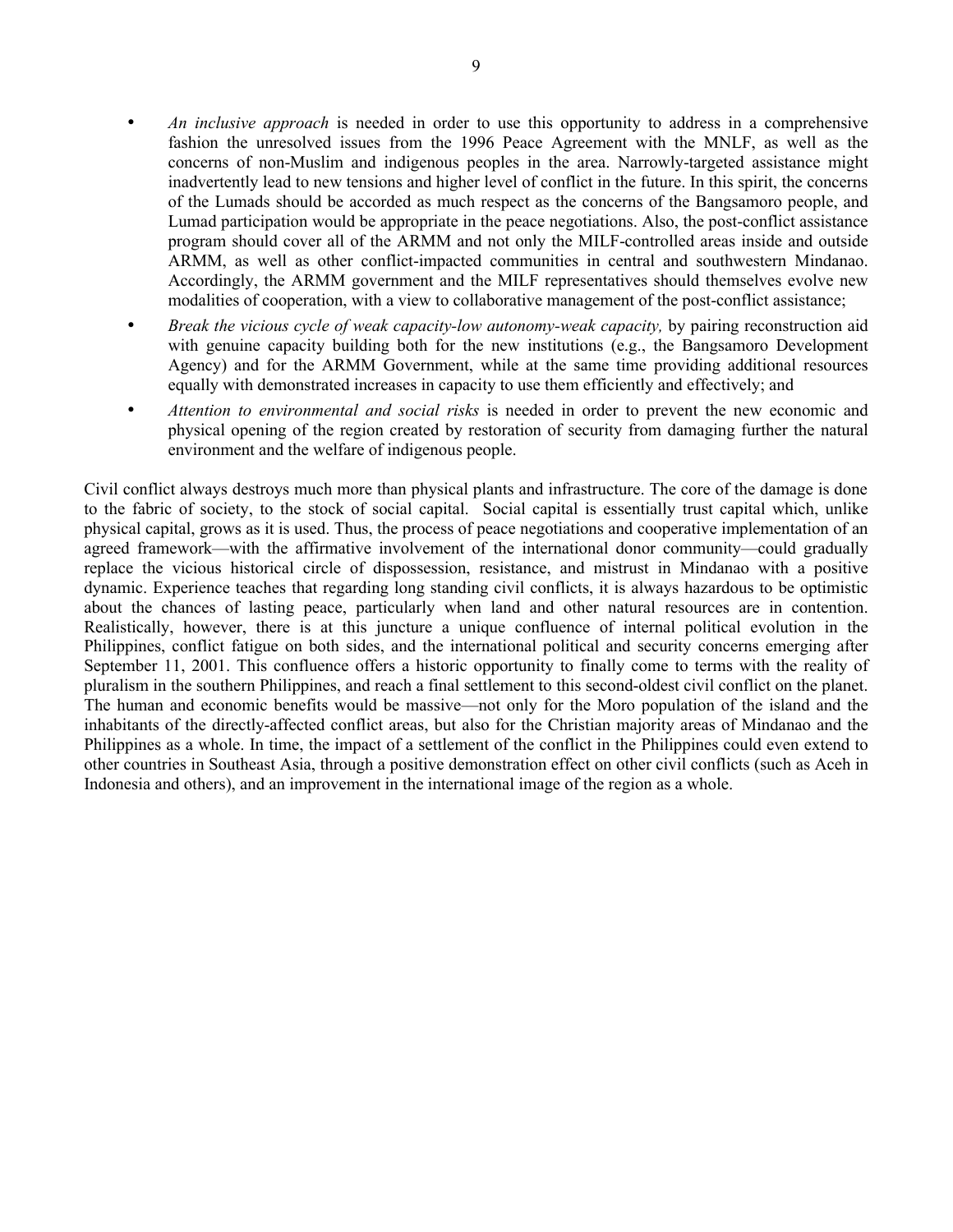## Annex 1: Selected Studies on the Economic Costs of Other Civil Conflict

In the past 10 years several studies have attempted to measure the economic cost of civil wars. In this study, some were used to understand better the economic cost of the Mindanao conflict. Three crosscountry studies of the output effects of civil wars were applied to available data on the Mindanao conflict to estimate the economic cost for the Philippines. Then a cross-country study of the economic and social costs of civil wars was considered. Finally, two country case studies were reviewed both to highlight similarities and differences with the Mindanao conflict and to see how their methodologies could be applied to the Mindanao conflict.

The three cross-country studies of reference used for the comparative analysis take a neoclassical growth model as their starting point. The applications, however, are quite different and provide insights on the results to be expected from this approach to the economic cost of conflicts. Indeed, all cross-country studies of economic growth are plagued with data problems, aggravated in the study of conflicts because of the proxies needed to measure the intensity, the duration, and the scope of conflicts. The estimates of the economic cost of the Mindanao conflict are the result of applying the estimated models of the three studies. None of the three studies included the Mindanao conflict in their samples.

The study by Murdoch and Sandler focuses on a sample of countries that suffered civil wars and their neighboring countries to identify negative spillovers. They attempt to assess the effects of a conflict on three measures of output growth: per capita output in the steady state (that is, when there is no factor accumulation and all growth can be explained by total factor productivity growth); long-term growth as determined by the transition from some initial level of output to its steady state level; and short-term growth as determined by the change in output in a given time period. In the empirical analysis of that sample for the period 1960–85, they assume that the per capita output level of 1985 is the steady state level and that according to the theoretical model this level can be explained by the accumulation of human and physical capital in 1960–85, the growth rates of technological change and population growth, and the depreciation rates of both stocks of capital. For the analysis of long-term growth, the dependent variable is the difference of the natural logs of output per capita between 1960 and 1985 with the initial level of per capita output a determinant of this rate, and for the analysis of short-term growth, the dependent variable is the difference of the natural logs of output per capita for 5-year intervals (rather than the usual assumption of just one year). In the empirical analysis, the influence of civil wars is taken into account through proxies of their existence, duration, and intensity. In particular, they use data on the starting and ending dates as well as the battle deaths of civil wars.

Collier's study is also based on a neoclassical growth model with an additional equilibrium condition for the return of capital. Collier attempts to provide evidence that capital flight is a main mechanism through which a civil war affects the economy, and therefore after a war it could be expected that capital returns to the country. He studies a sample of countries similar to that of Murdoch and Sandler but he uses the average annual growth rate of total output over ten years as the dependent variable. In addition to the variables indicated by the theoretical model of growth, he measures conflict intensity by the duration of armed conflict during the ten-year period. He also takes into account the effects of short civil wars by adjusting the duration of the conflict during the 10-year period and by constructing proxies for the potential recovery within the 10-year period and for the legacy of the war in the following periods.

The third study, by Imai and Weinstein, may be regarded as an extension of Collier's work, but with some important changes. First, in addition to the effects on investment and the stock of capital, they emphasize the effect on public finances by arguing that civil wars are a reflection of political instability and polarization, and they increase fiscal deficits. Second, in their empirical analysis, they take the average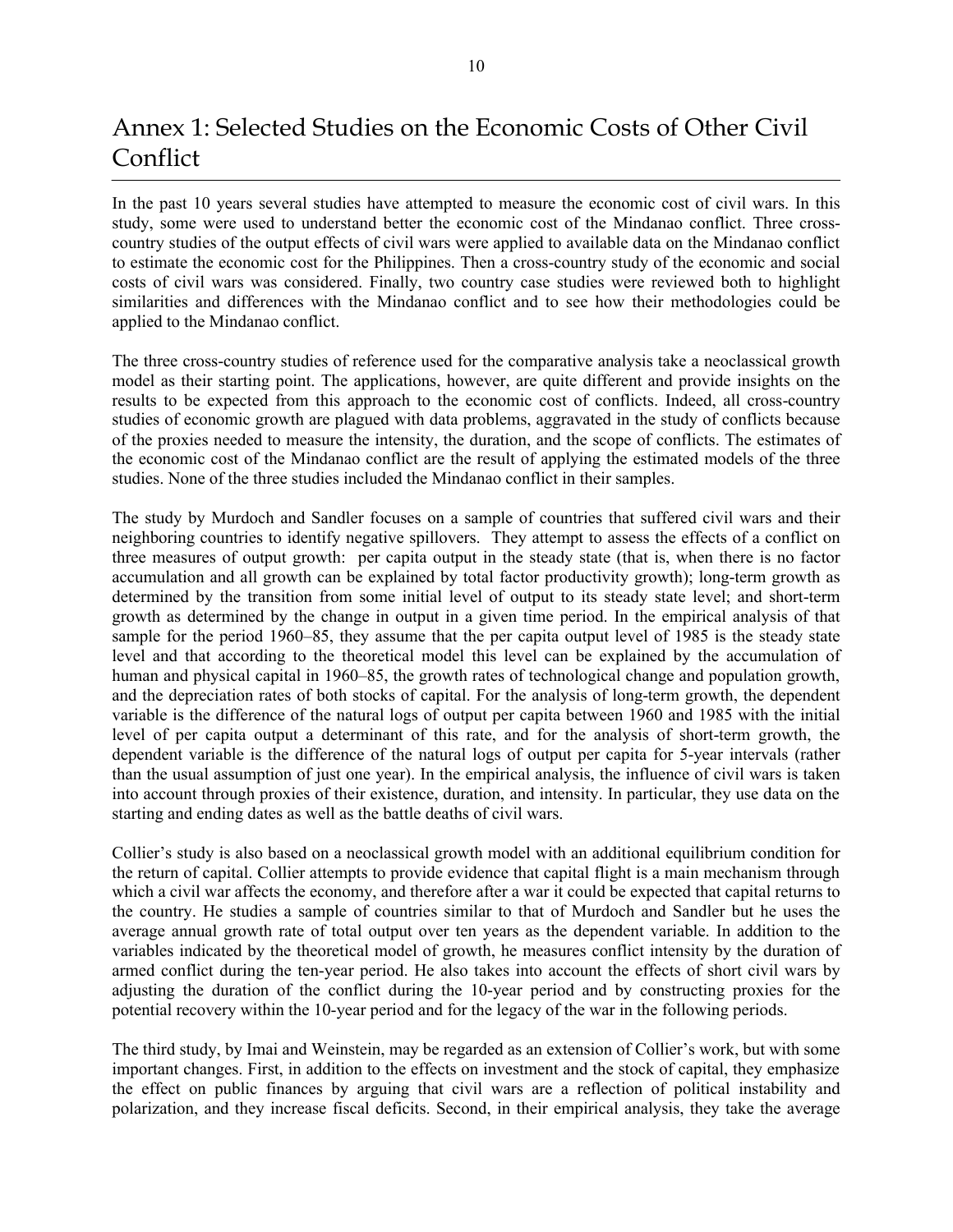annual growth rate of per capita output as the dependent variable and increase the number of independent variables by including proxies for country-specific economic and political conditions. Third, they introduce an important difference in the analysis of civil war influences by adding the geographical scope of the conflict measured by an indicator of the spread of conflict within the country (a scale from 1 to 5 is used with 5 meaning that the war has affected more than half of the country).

The estimates of the economic cost of the Mindanao conflict for the Philippines are the result of applying those three models to the available data for the Philippines for the period 1960–85. Leaving aside some issues posed by the poor fit of the three models to the country's GDP growth rates in 1960–85, the data show a large range for the economic cost of the conflict. The variability is due to at least three factors. First, concerning the estimates of the loss in the steady state of per-capita output, the two estimates reflect entirely the effect of using two different measures of conflict intensity. The one using the total number of casualties (120,000 in the case of Mindanao) gives a much lower loss than the one using the total number of months as a proxy for the intensity of the conflict (111 in the case of Mindanao). However, the longer the duration of the war, the more likely the intensity of the conflict will vary greatly. In the case of the Philippines, it is known that there were large variations in the intensity of the conflict over the war period of 111 months, and estimates based on the number of months as a proxy for intensity are likely to overestimate the intensity of the conflict. In addition, the estimate based on the number of casualties is much closer to the evidence reported above.

Second, estimates of the output loss due to lower long-term growth also vary greatly among the three models. The variations are due to the different approaches to the theoretical and empirical analysis. In the case of the Philippines, since it is known that the conflict area was limited to a small part of the country, it appears reasonable to rely on the estimates that follow from the model by Imai and Weinstein.

Third, the estimates of the output loss due to lower short-term growth rates are the result of applying only Murdoch and Sandler's model. The comparison between the short-term loss with the long-term loss shows that most of the long term effect would have been the result of the short-term effect, that is, during the war period and not after it was over in 1982.<sup>17</sup>

Another cross-country study was considered, that of Pottebaum and Kanbur, which looked into the impact of civil wars on social indicators based on a sample of 102 countries over the period 1960–1999.18 The social indicators are infant mortality rate, life expectancy, literacy rate, and secondary school enrolment ratio, supplemented by real per capita GDP. Based on their analysis, the authors conclude that war is a significant variable in the explanation of three of the social indicators—infant survival, life expectancy, and secondary school enrolment. More important, they conclude that the impact of war on human development is greater in wealthier than in poorer countries.

Leaving aside the many problems with data, Pottebaum and Kanbur consider an economic explanation that may be relevant to the Mindanao conflict. They argue that civil wars destroy public goods, and since richer countries have more public goods, they are more vulnerable to their destruction. In the late 1960s, central and southwestern Mindanao used to have a low availability of public goods (in addition to a low stock of physical capital in the main production sectors). It was argued that in various aspects the development of central and southwestern Mindanao lagged behind the rest of the country, especially in

 $\overline{a}$ 

 $17$  Their estimates of lower growth rates refer to multi-year periods, so annual growth rates are calculated in such a way that their compounding over the years of the period is equal to total growth rate for the period. The annual rates are to facilitate comparison with other estimates.

 $18$  The Philippines is included in the sample. According to the databank they used to describe civil wars, the civil war in the Philippines started in October 1972 and ended on December 1994, so it is counted as a 22-year war.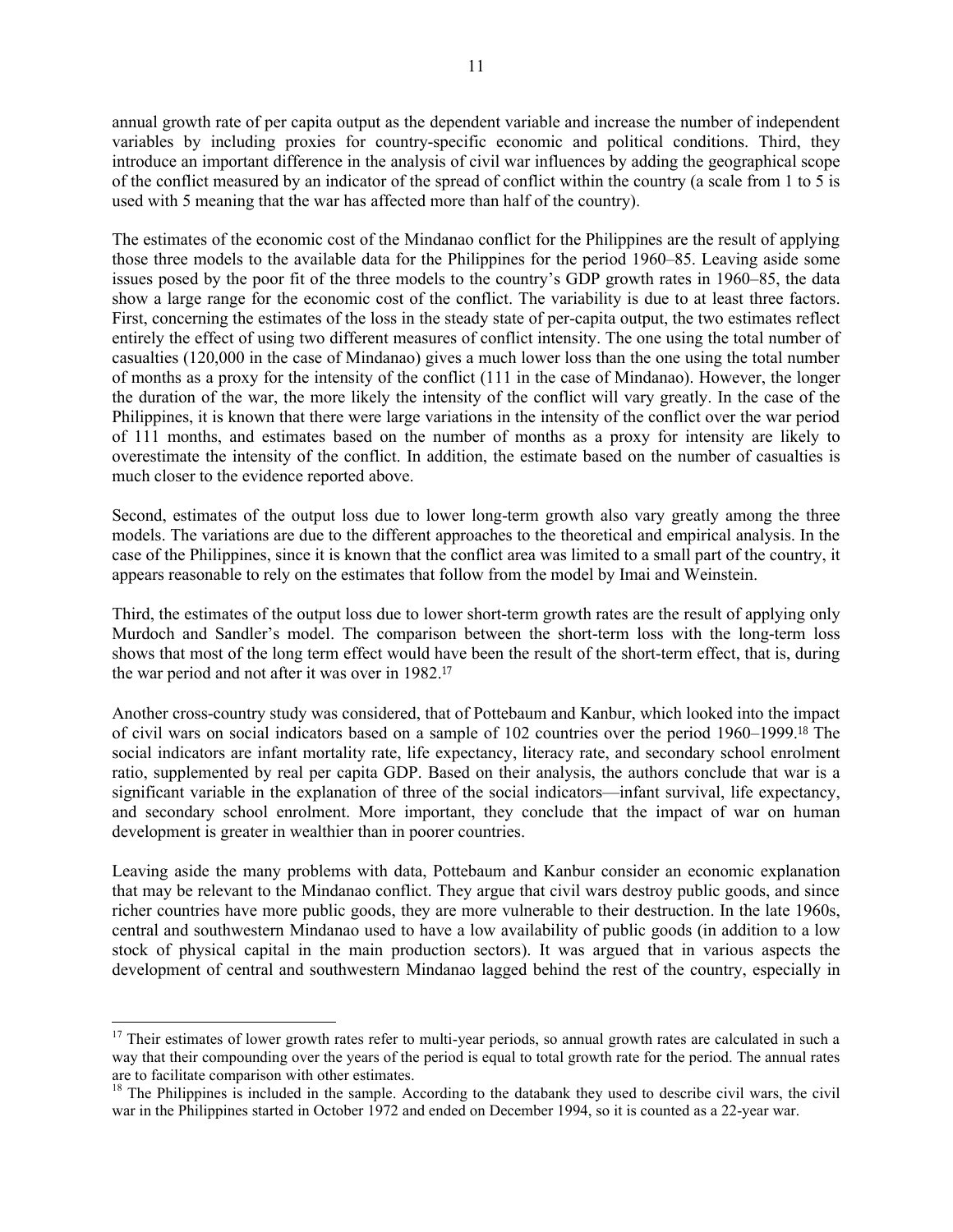the provision of public goods. If this idea was correct, then it could be a reason for the finding that the cost of the war was low.

In a recent study of the ethnic conflict in Sri Lanka, the authors analyzed some specific mechanisms through which the conflict would have caused the losses.19 Instead of focusing on the impact of the conflict on the aggregate levels and growth rates of national output and income, they focused on the diversion of resources caused by the behavior of the parties to the conflict and non-residents (that is, foreigners because it is a national conflict) and on the destruction of resources caused by the action of the parties to the conflict.

Ignoring data problems, the national scope of the conflict in the Sri Lankan case appeared to have been decisive for the large increase in the resources given to the military to fight the war and to maintain security. The authors present evidence that the increase in military expenditures required a diversion of public resources from investment in infrastructure.20 In the Philippines military expenditures are reported to have remained within the range of one and two percent for the past 35 years, implying that there is little evidence of a diversion of resources toward military spending.

The authors also looked at the destruction of some public infrastructure and human capital and the diversion of resources as a result of foreigners' reaction to the conflict. For Sri Lanka, these costs have been substantial (in terms of dead and injured people, and displaced population, including emigration) compared to the Philippines. In addition, the Sri Lanka conflict destroyed resources in the main urban areas and the attacks often targeted public infrastructure.

In sum, the Mindanao conflict has never imposed the same high cost as estimated for Sri Lanka. The few similarities notwithstanding (in particular the long duration), there are significant differences, including the national scope and the intense violence observed in urban areas with a large resource base.

In a similar study of the economic costs of the ongoing Basque conflict, the authors conclude that the high cost of the conflict appears to be the result of a large diversion of resources by residents as well as by nonresidents.21 Residents have been investing outside the Basque country and increasingly are emigrating, and tourism by non-Basque Spaniards and foreigners has fallen off substantially.

l

<sup>&</sup>lt;sup>19</sup> See Nisha Arunatilake, Sisira Jayasuriya and Sman Kelegama, "The Economic Cost of the War in Sri Lanka," *Institute of Policy Studies: Macroeconomic Policy and Planning Series* No. 13, Colombo, January 2000. All numerical results presented in the text are from Table 3 of their paper, with the annual losses compounded at the interest rate of 5 percent per year.

<sup>&</sup>lt;sup>20</sup> The study adds the lost income due to foregone public investment to the cost of the direct government military expenditure. However, there is some double-accounting in this addition because the value of the resources used by the military should be determined by their opportunity cost that in turn is determined by the expected income from public investment.

<sup>&</sup>lt;sup>21</sup> See Alberto Abadie and Javier Gardeazabal, "The Economic Cost of Conflict: A Case-Control Study for the Basque Country," *NBER Working Paper* 8478, September 2001.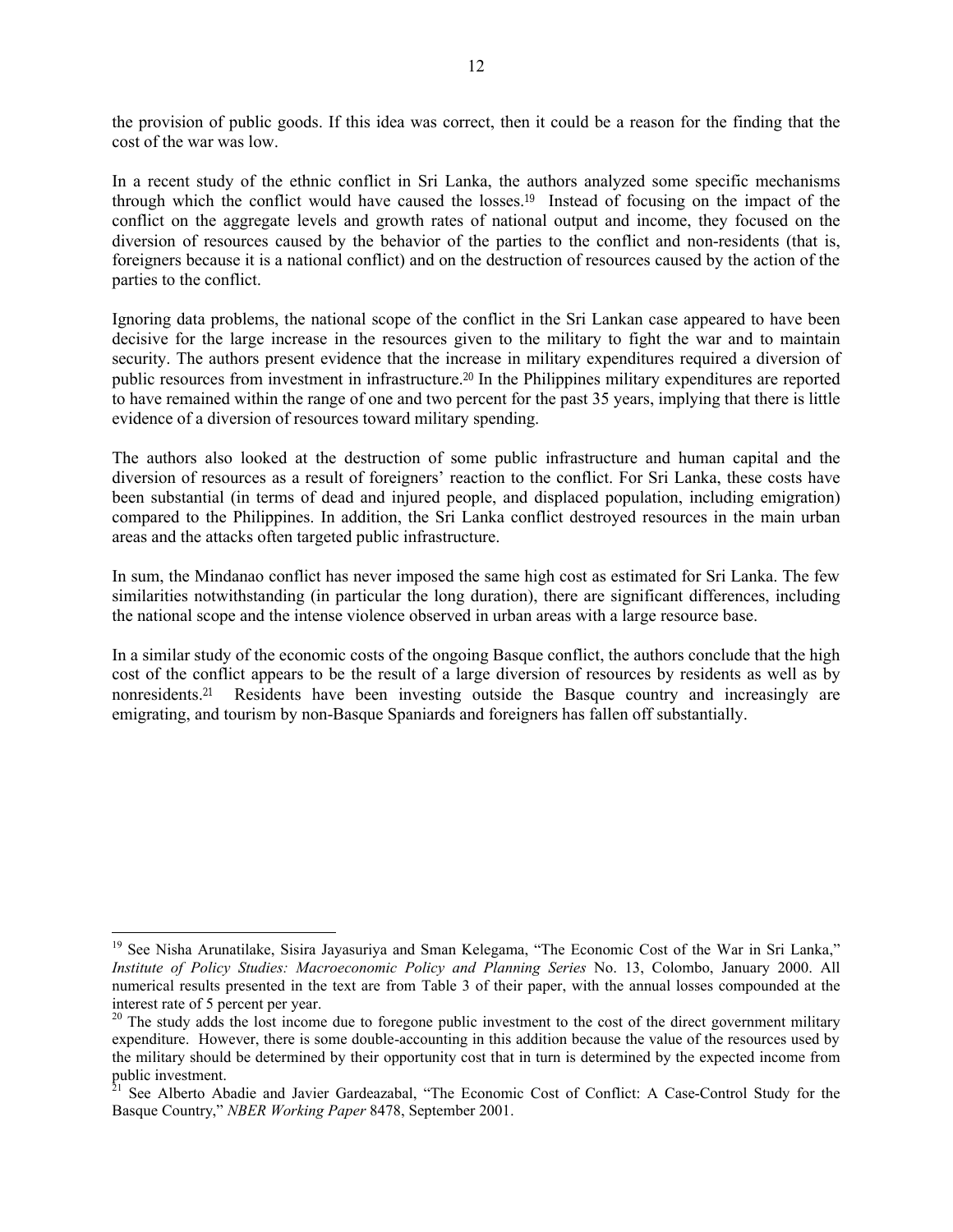- Abadie, Alberto and Javier Gardeazabal. 2001. "The Economic Cost of Conflict: A Case-Control Study for the Basque Country." *Working Paper* 8478. Cambridge, MA: NBER. Available: http://www.nber.org/papers/W8478
- Arunatilake, Nisha, Sisira Jayasuriya and Saman Kelegama. 2000. "The Economic Cost of the War in Sri Lanka." *Institute of Policy Studies: Macroeconomic Policy and Planning Series* No. 13. Colombo: IPS.
- Balisacan, Arsenio. 2001. "Poverty Comparison in the Philippines: Is What we Know about the Poor Robust?" Paper delivered at the Asia Pacific Forum on Poverty: Reforming Policies and Institutions for Poverty Reduction. Manila: Asian Development Bank. Available: http://www.adb.org/Poverty/Forum/pdf/Balisacan2.pdf
- Binswanger, Hans and Mark Rozensweig. 1992. "Wealth, Weather Risk and the Composition and Profitability of Agricultural Investments." *WPS* 1055. Washington, D.C.: World Bank.
- Collier, Paul. 1999. "On the Economic Consequences of Civil War," *Oxford Economic Papers*, 51, 1999. Oxford University Press. Available: http://eprints.ouls.ox.ac.uk/archive/00000532/
- Ghobara, Hazem, Paul Huth and Bruce Russett. 2003. "Civil Wars Kill and Maim People—Long after the Shooting Stop*s*," *American Political Science Review* 97 (2). Available: http://www.cbrss.harvard.edu/programs/hsecurity/papers/civilwar.pdf
- Imai, K. and J. Weinstein. 2000. "Measuring the Economic Impact of Civil War." *CID Working Paper* 51, Cambridge, MA: CID Harvard University. Available: http://www.cid.harvard.edu/cidwp/051.htm
- Mercado, Eliseo R. Jr. n.d. "Mindanao Peace Process: Some Historical Notes." Available: http://www.philippineupdate.com/frjun.htm
- Murdoch, James C. and Todd Sandler. 2001. *"*Economic Growth, Civil Wars, and Spatial Spillovers." Washington, D.C.: World Bank. Available: http://www.worldbank.org/research/conflict/papers/spillovers.htm
- Santos, Soliman M. Jr. 2001. *The Moro Islamic Challenge: Constitutional Rethinking for the Mindanao Peace Process*. Diliman: University of the Philippines Press.
- Vitug, Marites Dañguilan and Glenda M. Gloria. 2001. *Under the Crescent Moon: Rebellion in Mindanao*. Quezon City: Ateneo Center for Social Policy & Public Affairs Institute for Popular Democracy.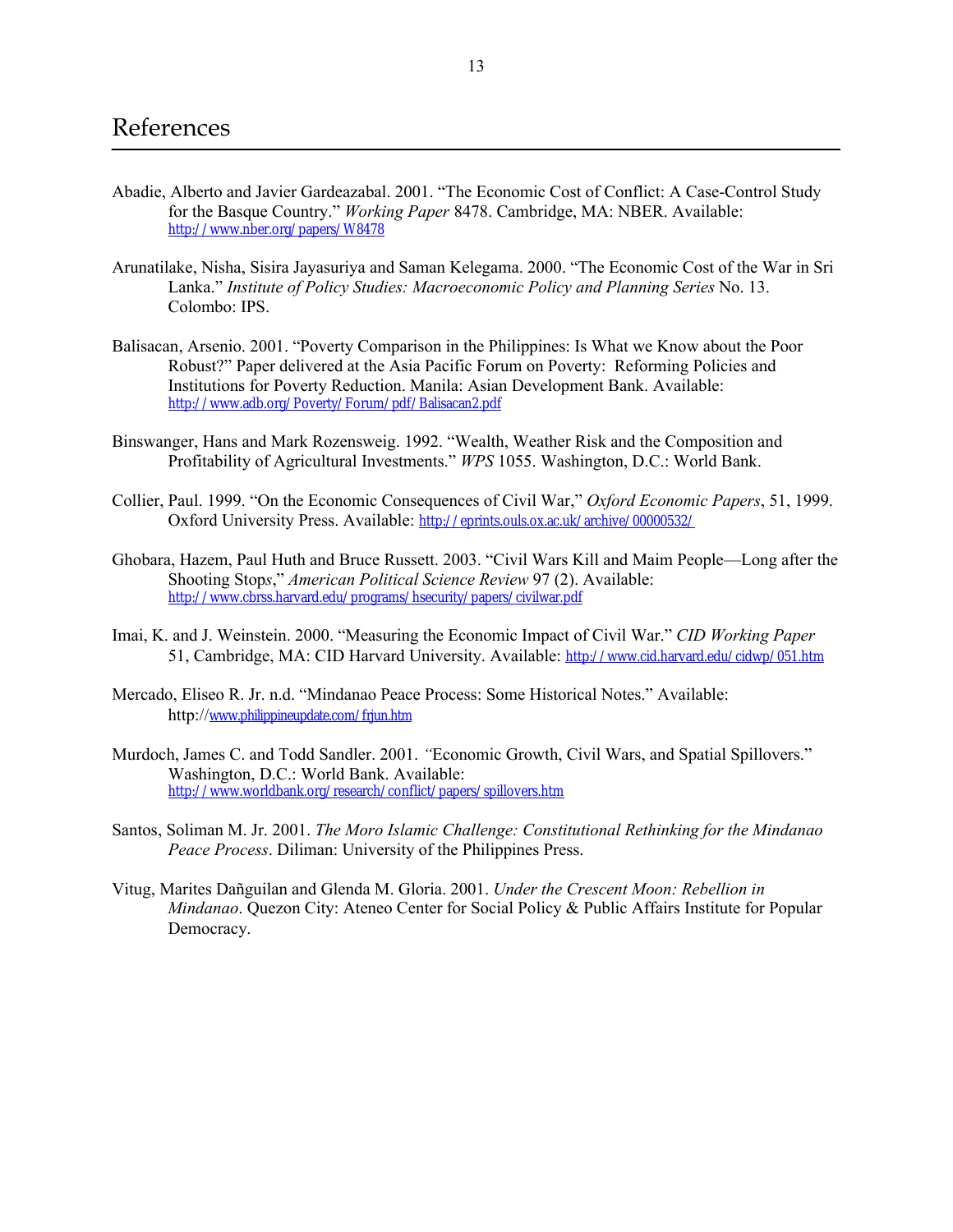| No.    | <b>Title</b>                                                                                                                   | <b>Authors</b>                                        | $    -$<br>Date  |
|--------|--------------------------------------------------------------------------------------------------------------------------------|-------------------------------------------------------|------------------|
| 8      | Gender Equality and Civil Wars                                                                                                 | Mary Caprioli                                         | September 2003   |
| 9      | Do Participatory Development Projects Help Villagers Manage<br>Local Conflicts?                                                | Patrick Barron<br>Et al.                              | September 2003   |
| $10\,$ | Landmine Clearance Projects: Task Manager's Guide                                                                              | Jacques Buré<br>Pierre Pont                           | November 2003    |
| 11     | Timor-Leste: Independent Review of the Credit Component of<br>the Community Empowerment Project                                | John D. Conroy                                        | March 2004       |
| 12     | Social Capital and Survival: Prospects for Community-Driven<br>Development in Post-Conflict Sierra Leone                       | Paul Richards<br>Khadija Bah<br><b>James Vincent</b>  | April 2004       |
| 13     | MIGA's Experience in Conflict-Affected Countries: The Case<br>of Bosnia and Herzegovina                                        | John Bray                                             | June 2004        |
| 14     | The Devil in the Demographics: The Effect of Youth Bulges<br>on Domestic Armed Conflict, 1950-2000                             | Henrik Urdal                                          | <b>July 2004</b> |
| 15     | Practical Guide to Multilateral Needs Assessments in Post-<br><b>Conflict Situations</b>                                       | Uwe Kievelitz<br>Et al.                               | August 2004      |
| 16     | The Private Sector's Role in the Provision of Infrastructure in<br>Post-Conflict Countries: Patterns and Policy Options        | Jordan Schwartz<br>Shelly Hahn<br>Ian Bannon          | August 2004      |
| 17     | Within and Beyond Borders: An Independent Review of Post-<br>Conflict Fund Support to Refugees and the Internally<br>Displaced | Swarna Rajagopalan                                    | October 2004     |
| 18     | Drugs and Development in Afghanistan                                                                                           | William Byrd<br>Christopher Ward                      | December 2004    |
| 19     | Understanding Local Level Conflict Pathways in Developing<br>Countries: Theory, Evidence and Implications from Indonesia       | Patrick Barron<br>Claire Q. Smith<br>Michael Woolcock | December 2004    |
| 20     | Addressing Gender in Conflict and Post-Conflict Situations in<br>the Philippines                                               | Sonia Margallo                                        | January 2005     |
| 21     | Community Cohesion in Liberia: A Post-War Rapid Social<br>Assessment                                                           | Paul Richards, et al.                                 | January 2005     |
| 22     | International Companies and Post-Conflict Reconstruction:<br><b>Cross-Sectoral Comparisons</b>                                 | John Bray                                             | February 2005    |
| 23     | The Roots of Violence and Prospects for Reconciliation: A<br>Case Study of Ethnic Conflict in Central Kalimanta, Indonesia     | Claire Q. Smith                                       | February 2005    |
| 24     | The Mindanao Conflict in the Philippines: Roots, Costs, and<br><b>Potential Peace Dividend</b>                                 | Salvatore Schiavo-<br>Campo<br>Mary Judd              | February 2005    |

### CONFLICT PREVENTION AND RECONSTRUCTION UNIT—*WORKING PAPER SERIES*